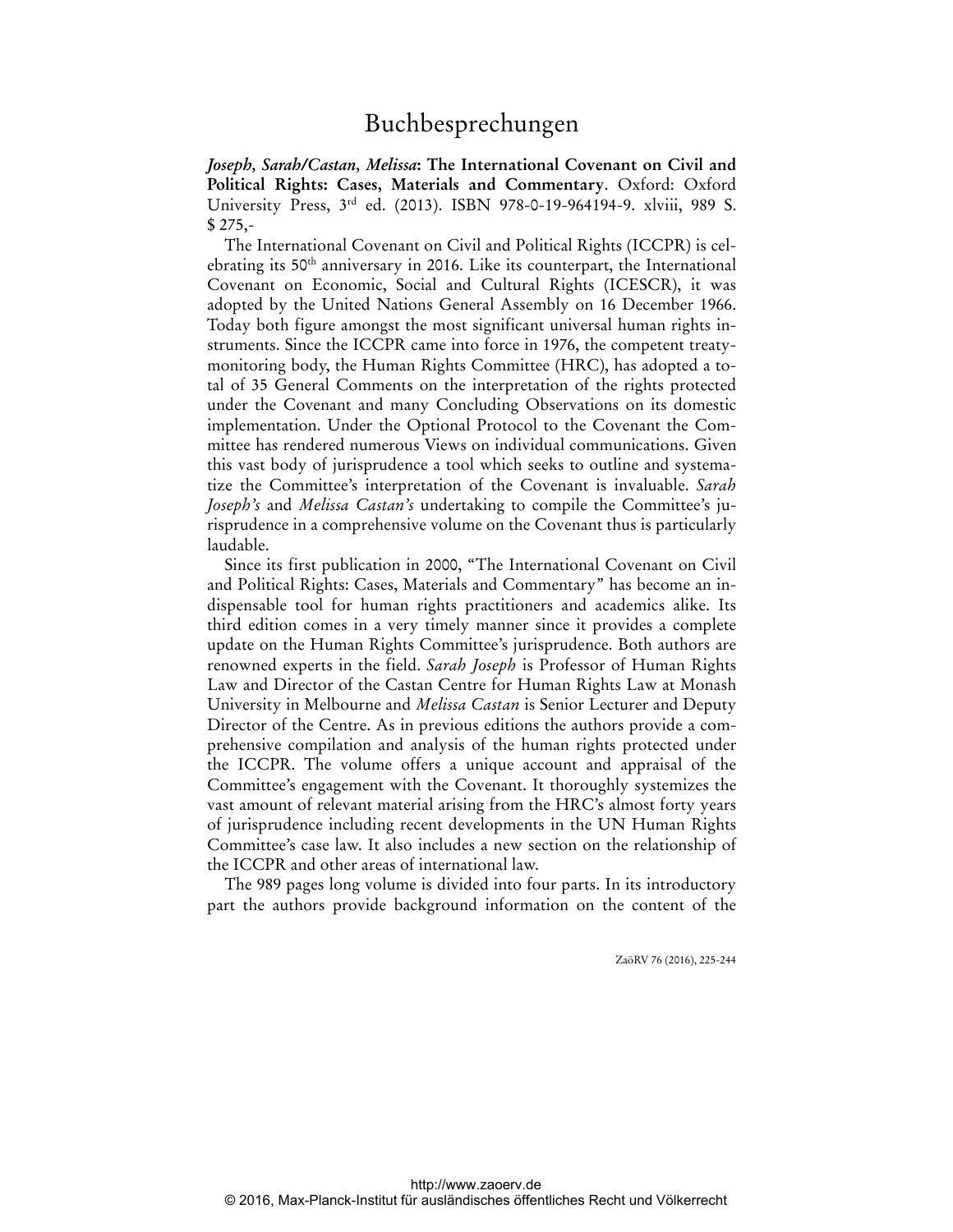ICCPR and its interpretation in general. It sets out basic principles and describes and evaluates the mandate of the Human Rights Committee. The second part focuses on the admissibility provisions of the First Optional Protocol. It is the section of the book which considers procedural issues in depth. A valuable analysis of the territorial scope of States Parties' obligations as stipulated in article 2, paragraph 1 of the Covenant is included. It demonstrates that the Committee has considered issues of extraterritoriality long before the European Court of Human Rights rendered its judgement in *Loizidou* and *Banković*.

The third part which considers the substantive guarantees of the Covenant represents the heart of this volume. In 19 chapters, encompassing 700 pages, the authors thoroughly examine the human rights enshrined in articles 1 to 27 of the Covenant. After a brief summary of the content and scope of the substantive articles at the beginning of each chapter the authors identify relevant issues and outline and systematize the Committee's position by examining relevant General Comments, Views and Concluding Observations. They reproduce the Committee's interpretation by including wide-ranging extracts from leading Views and other Committee documents. In an effort to conceptualize the Committee's pronouncements the authors describe individual cases as part of a broader picture.

The volume provides ample room for the original wording of the Committee's jurisprudence and therefore resembles a case book rather than a commentary. Different from Continental European style commentaries which summarize and restate relevant case law, the volume by *Joseph* and *Castan* is mainly composed of extracts from Views and other relevant documents and thus facilitates research. The excerpts are more concise than ordinary case books and are embedded in a short outline of the relevant facts of each case. In their summaries the authors reflect the claimant's complaints and the State Parties' replies. Furthermore, individual opinions by Committee Members dissenting or concurring with the Committee's findings are included in the analysis. By outlining these competing positions the volume provides an issue-oriented analysis which is particularly valuable for academic research.

Reservations, Denunciations, Succession, and Derogations are presented in the final Part of the volume which is complemented by documents in the appendix, including the text of the ICCPR and its two optional protocols, a list of the respective States parties and members of the Committee as well as its General Comments.

The tremendous work that the authors have undertaken to compile this volume is shown by the fact that along with early cases from the very be-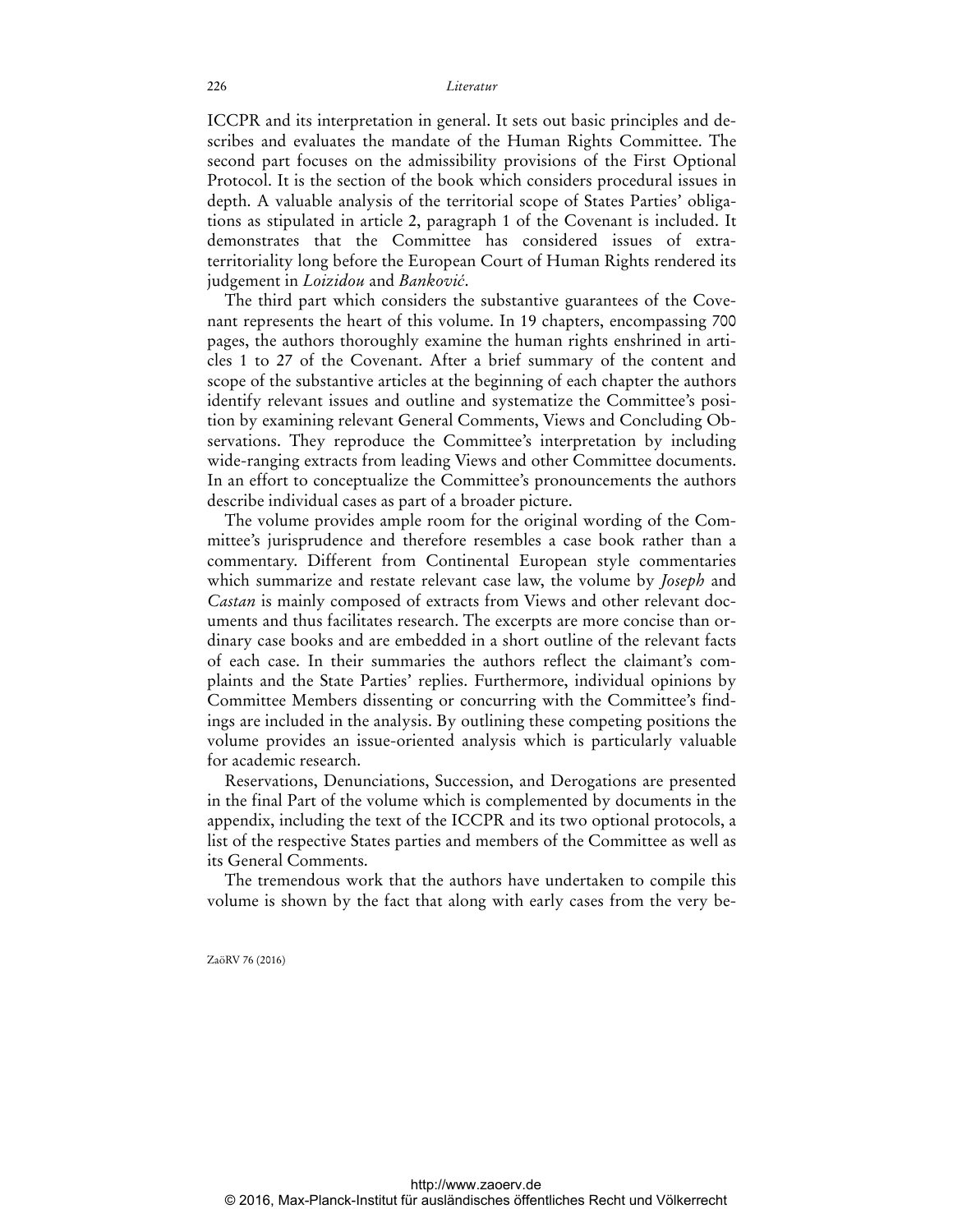ginning of the HRC's jurisprudence, recent cases up to June 2012 are presented. This enables the reader to trace developments in the HRC's jurisprudence and to keep informed on current issues, such as administrative detention, data collection, abortion, prisoners' voting rights, enforced disappearances, and freedom of information.

Each chapter concludes with a concise summary of the author's analysis which is very useful for the reader. While the authors undertake to outline the Committee jurisprudence in an objective way throughout each chapter, the concluding sections also offer their comments. These comments which are of great value are short, but clear and succinct. They do not spare the Committee with critique and identify shortcoming in its jurisprudence. For instance, *Sarah Joseph* and *Melissa Castan* criticize that "Article 1 jurisprudence under the ICCPR has been brief and disappointing" and that "it is time for the HRC to issue more significant contributions to the law surrounding this most important of rights" (p. 165).

Although the focus of this volume is the ICCPR, the authors supplement their collection by incorporating relevant provisions of other human rights treaties and jurisprudence by other treaty-monitoring bodies. There are numerous references to the Committee against Torture, the Committee for the Elimination of Racial Discrimination and the Committee on the Elimination of Discrimination against Women. Moreover, decisions of the European Court of Human Rights as well as the International Court of Justice are included. This provides the reader with a broad range of relevant material and helps to contextualize the Committee's jurisprudence. In the future the authors could also consider including more reference to academic writing which engages with the Committee's case law.

The main purpose of this volume is to inform the reader about the content and interpretation of the rights protected under the Covenant. This requires quick accessibility of relevant information which is provided for by several very useful tables. Together with a comprehensive index these tools facilitate the optimal use of this volume in practice. At the beginning of the book an exhaustive table lists all cited cases and directs the reader to the relevant pages. This table includes HRC's Views, other treaty bodies' cases as well as national and international courts decisions. The index at the end of the book encompasses a wide range of keywords which facilitate research on specific issues and access to relevant material. Indices at the beginning of each chapter provide a valuable overview of the content. They enable the reader to recognize the structure of each chapter and to find particular information or a specific category of cases.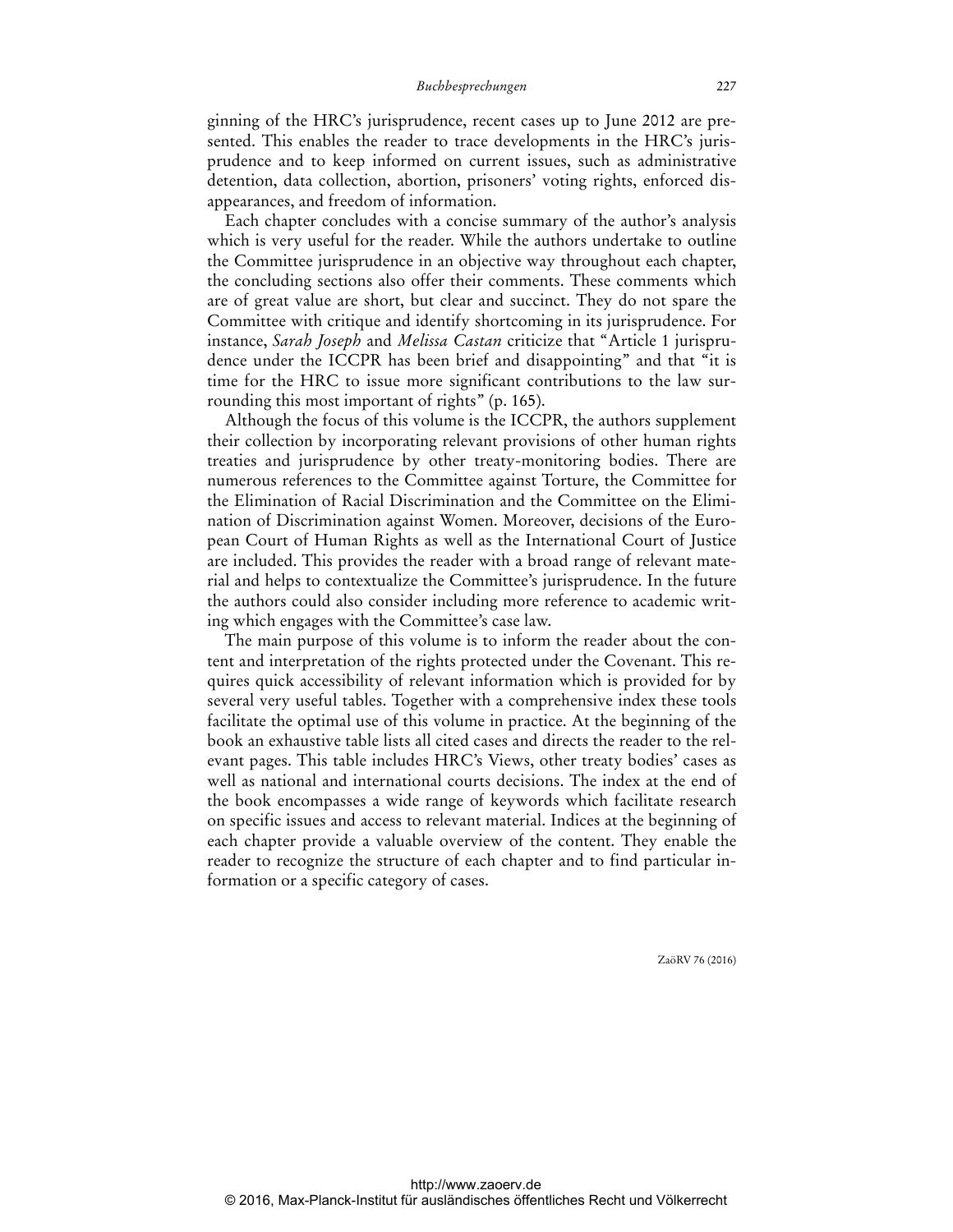The book would benefit from a more user-friendly layout which would enhance the visibility of the chapter's structure and separate the subsections from each other. For instance, section 9 on articles 7 and 10 of the Covenant (Freedom from Torture and Rights to Humane Treatment) comprises a total of 114 pages. More specific subtitles in the header of each page and the highlighting of key words in the text would help the reader to recognize more easily the structure of each chapter and to locate relevant issues when reading such long chapters. But this is only a minor aspect which could easily be implemented by the publisher in a new edition.

With the third edition of "The International Covenant on Civil and Political Rights: Cases, Materials and Commentary" the authors have again succeeded in composing an exhaustive and at the same time concise source of reference for international human rights research. The volume gives a remarkable overview of the broad range of universal civil and political rights and thus facilitates the work of anyone working in this area of law. It is also highly recommendable as a casebook for teaching since it gives advanced students access to relevant human rights resources and materials. More generally the book is an excellent starting point for any kind of research in the field of international human rights protection.

*Anja Seibert-Fohr*/*Sahra Golghalyani*, Göttingen

*Marsch, Nikolaus/Vilain, Yoan/Wendel, Matthias* **(Hrsg.): Französisches und Deutsches Verfassungsrecht – Ein Rechtsvergleich.** Berlin, Heidelberg: Springer, 2015. ISBN 978-3-642-45053-2, XIX, 460 S. € 29,99

Mit ihrem Buch "Französisches und Deutsches Verfassungsrecht – Ein Rechtsvergleich" unternehmen die Herausgeber *Nikolaus Marsch*, *Yoan Vilain* und *Matthias Wendel* sowie ihre Mitautoren *Aurore Gaillet* und *Thomas Hochmann* den ambitionierten Versuch, die Grundzüge des französischen und des deutschen Verfassungsrechts im Wege eines integrierten Rechtsvergleichs dazustellen. Dieser Ansatz, der auf einem fortlaufenden Perspektivwechsel zwischen französischem und deutschem Recht über das gesamte Spektrum verfassungsrechtlicher Themen aufbaut, von der Verfassungsgeschichte über die Kernmaterien des materiellen Verfassungsrechts bis hin zu den Entwicklungsperspektiven der erörterten Verfassungsrechtsordnungen, ist neu. Er verbindet auf gelungene Weise Makro- und Mikrovergleichung, indem er die zentralen verfassungsrechtlichen Regelungen und Institute in ihrem geschichtlichen, politischen und verfassungssystematischen Kontext darstellt und sie den entsprechend kontextualisierten Instituten und Normen der jeweils anderen Verfassungsordnung gegenüberstellt. Das Buch ist daher nicht nur für Studenten und Rechtspraktiker, die sich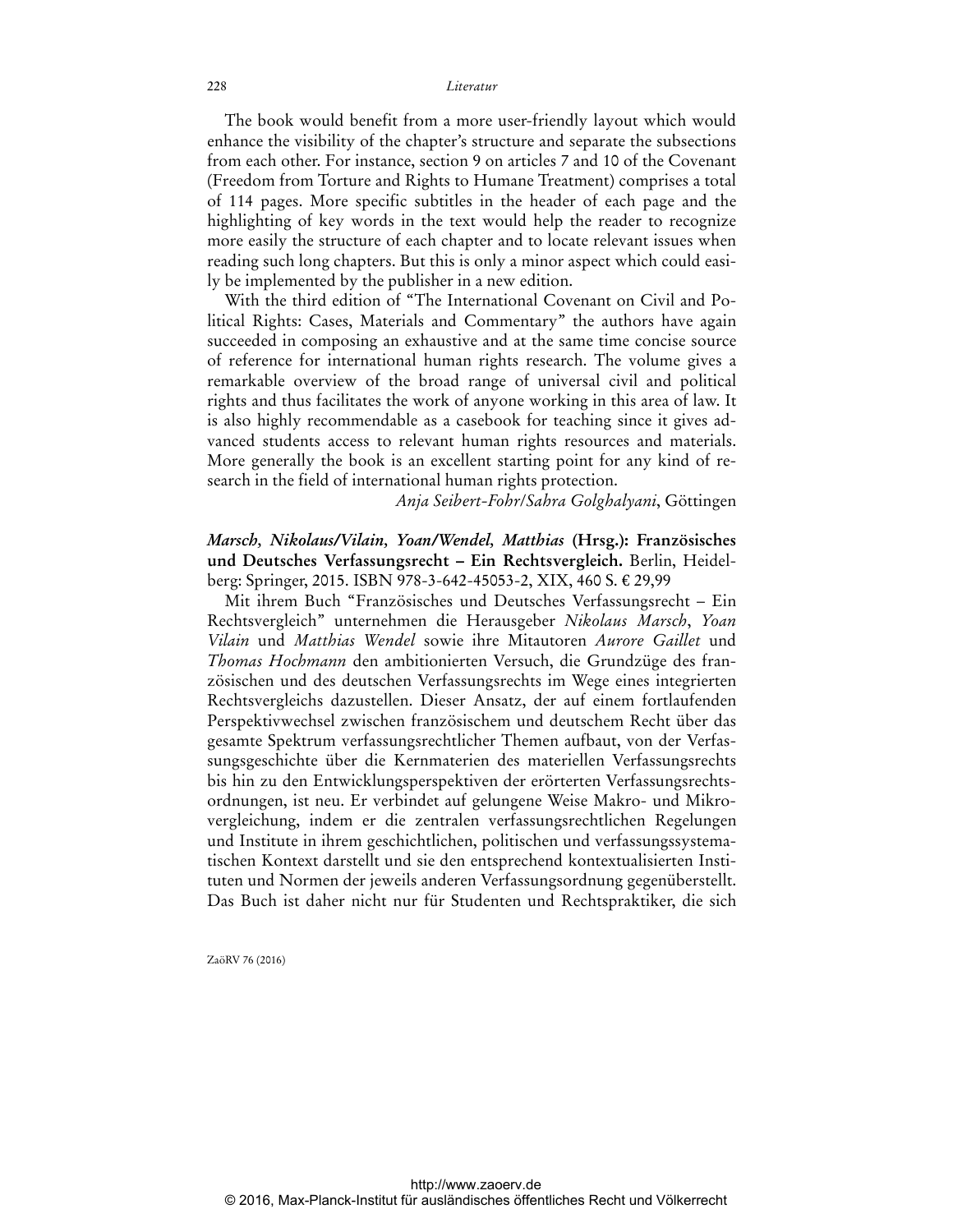mit dem französischen und deutschen Verfassungsrecht auseinandersetzen können/müssen, von Interesse, sondern bietet auch für den versierten Rechtsvergleicher zahlreiche Anregungen.

Wenngleich die Herausgeber im Vorwort betonen, dass französisches und deutsches Verfassungsrecht zu gleichen Teilen Gegenstand der Darstellung sind und auf eine protokollarische Reihung beider Länder verzichtet wurde, ergibt sich doch schon im Hinblick auf die primär deutschsprachige Leserschaft des Buches und das daraus resultierende Bemühen der Autoren, etwaige fehlende Vorkenntnisse der Leser im französischen Verfassungsrecht in Rechnung zu stellen und das notwendige Basis- und Hintergrundwissen zu vermitteln, ein gewisses Übergewicht des französischen Rechts. Es spiegelt sich auch in dem Aufbau des Buchs wider, in dem die zentralen und umfangreichsten Kapitel zum materiellen Verfassungsrecht Fragen des Staatsorganisationsrechts gewidmet sind (§§ 4 und 5), während die Kapitel zur Verfassungsgerichtsbarkeit und insbesondere zu den Grundrechten (§§ 6 und 7) für deutsche Verhältnisse eher knapp gehalten sind. Der eigentliche Rechtsvergleich ist in sechs Kapitel untergliedert, die von Abschnitten über die verfassungsgeschichtliche Entwicklung und die Perspektiven der beiden Verfassungsordnungen von *Aurore Gaillet* eingerahmt werden: Verfassungsprinzipien (*Yoan Vilain*), die Kompetenzen von Parlament, Präsident und Regierung sowie deren Beziehungen zueinander (*Yoan Vilain* und *Mattias Wendel*), Kompetenzen und Verfahren der Rechtsetzung (*Nikolaus Marsch*), Verfassungsgerichtsbarkeit (*Nikolaus Marsch*), Grundrechte (*Thomas Hochmann*), Wechselwirkungen zwischen nationalem Verfassungsrecht und Völker- und Europarecht (*Mattias Wendel*).

Das Kapitel zur Verfassungsgeschichte zeigt dabei vor allem, welche unterschiedliche Entwicklung das französische und das deutsche Verfassungsrecht über weite Strecken des 19. und in der ersten Hälfte des 20. Jahrhunderts genommen haben. In Frankreich haben demokratisch-republikanische Ideen früher und stärker auf die Entwicklung des öffentlichen Rechts eingewirkt als in Deutschland, und bereits im letzten Drittel des 19. Jahrhunderts konnte sich dort die republikanische Staatsform in der Gestalt des parlamentarischen Systems durchsetzen. In Deutschland verhinderten bekanntlich der Fehlschlag der liberalen Revolution von 1848/49 und die Nationalstaatsbildung unter preußisch-monarchischer Führung die Etablierung republikanisch-parlamentarischer Strukturen. An ihre Stelle trat die Beschäftigung der Staatsrechtswissenschaft und auch der staatsrechtlichen Praxis mit der Begründung und Entfaltung des Rechtsstaatsprinzips, das wiederum in Frankreich erst später, und zwar unter deutschem Einfluss, Fuß fassen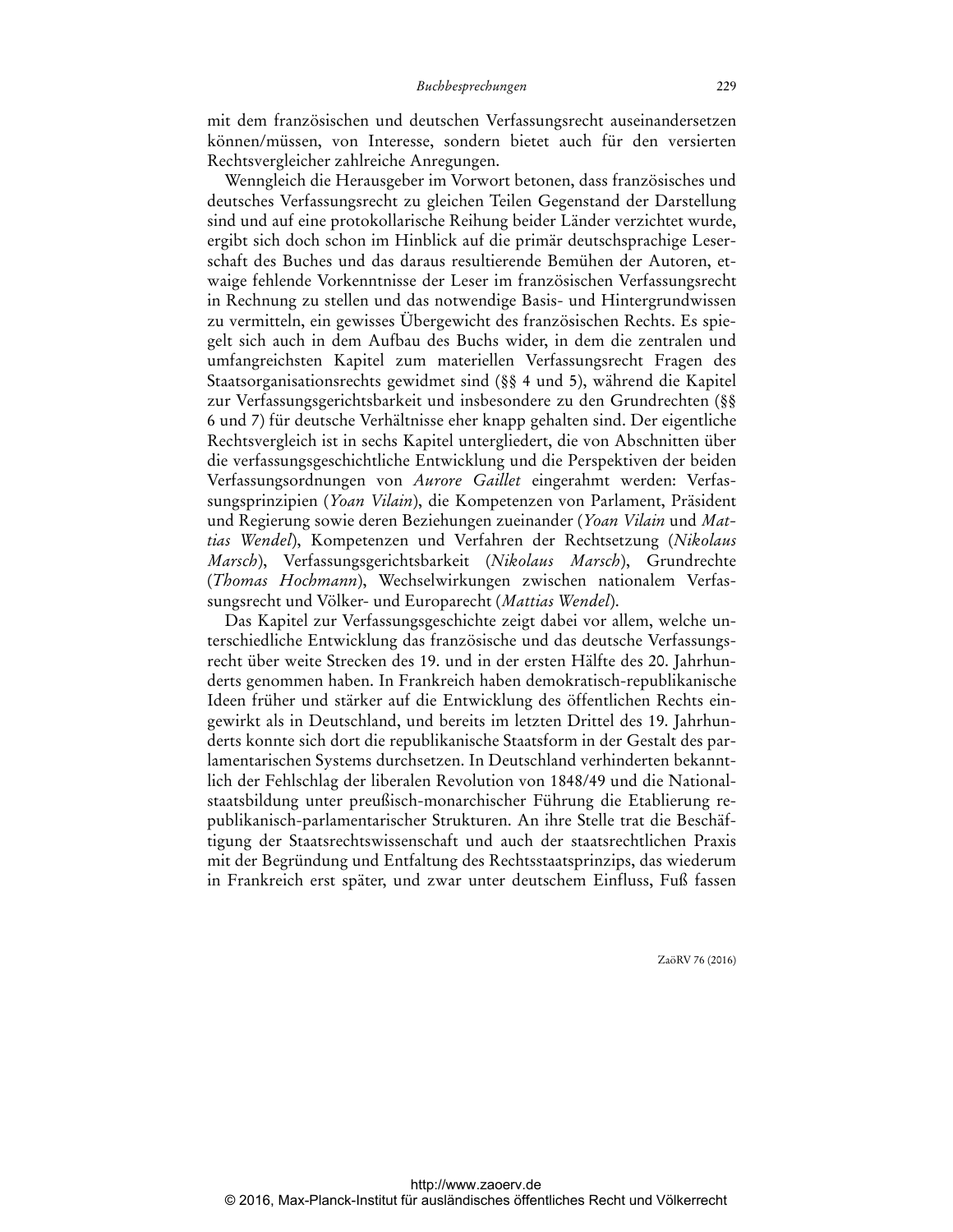konnte, dort aber nie die zentrale Bedeutung erlangte wie in der deutschen konstitutionellen Staatsrechtslehre und -praxis.

Die Gelegenheit zur Anknüpfung an demokratisch-republikanische Traditionen, wie sie sich in Frankreich, mit Rückschlägen und Unterbrechungen, seit der Revolution von 1789 entwickelt hatten, bot sich erst mit dem Sturz des Kaiserreichs als Folge des verlorenen Ersten Weltkriegs. Hier haben dann in der Tat Überlegungen, wie sie in Frankreich im Zusammenhang mit der Kritik an der angeblich übermächtigen Stellung des Parlaments und der fehlenden Balance zwischen Legislative und Exekutive aufgekommen waren, einen erheblichen Einfluss auf die Ausgestaltung des Regierungssystems der Weimarer Republik, und insbesondere auf die starke Stellung des direkt gewählten Reichspräsidenten als Garanten eines echten "Gleichgewichts" zwischen Exekutive und Legislative, entfaltet, und zwar vermittelt durch die Studie des Rostocker Staatsrechtslehrers *Robert Redslob* über "Die parlamentarische Regierung in ihrer wahren und in ihrer unechten Form", mit der *Redslob* die in der französischen Staatsrechtslehre der Dritten Republik verbreitete Kritik an dem in Frankreich praktizierten System der unumschränkten Parlamentsherrschaft und die daran anknüpfenden Vorschläge einer Reform des parlamentarischen Systems durch Stärkung der Stellung des Staatspräsidenten auch in Deutschland bekannt machte. Mit dem Scheitern der Weimarer Republik geriet dieses "wahre" parlamentarische System mit einem starken, vom Volk gewählten Staatsoberhaupt, das die Waage zwischen Regierung und Parlament hielt, in Deutschland allerdings in Misskredit und wurde durch das grundgesetzliche Modell einer strikt repräsentativen parlamentarischen Demokratie, die auf der Anerkennung der zentralen Rolle der politischen Parteien im politischen Willensbildungsprozess beruht, abgelöst. In Frankreich nahm die Entwicklung hingegen nach dem Zwischenspiel der IV. Republik eine entgegengesetzte Entwicklung mit einer Verfassung, die alles unternimmt, um der Exekutive eine starke, gegenüber dem Parlament unabhängige Stellung zu verschaffen, um so eine "echte" Gewaltenteilung durchzusetzen, einschließlich einer höchst ambivalenten Schiedsrichterrolle des seit der Verfassungsreform von 1962 direkt gewählten Staatsoberhaupts.

Diese sehr unterschiedlichen Verfassungsgeschichten spiegeln sich auch in den maßgeblichen Verfassungsprinzipien der Verfassung der V. Republik und des Grundgesetzes wider, wie *Yoan Vilain* in Kapitel 3 überzeugend herausarbeitet. Während in Deutschland die in jüngerer Zeit unternommenen Versuche, das Republikprinzip als eigenständige, inhaltlich gehaltvolle Staatszielbestimmung zu etablieren, doch eher blass geblieben sind, bildet in Frankreich das Republikprinzip als Ausdruck sowohl eines Gesellschafts-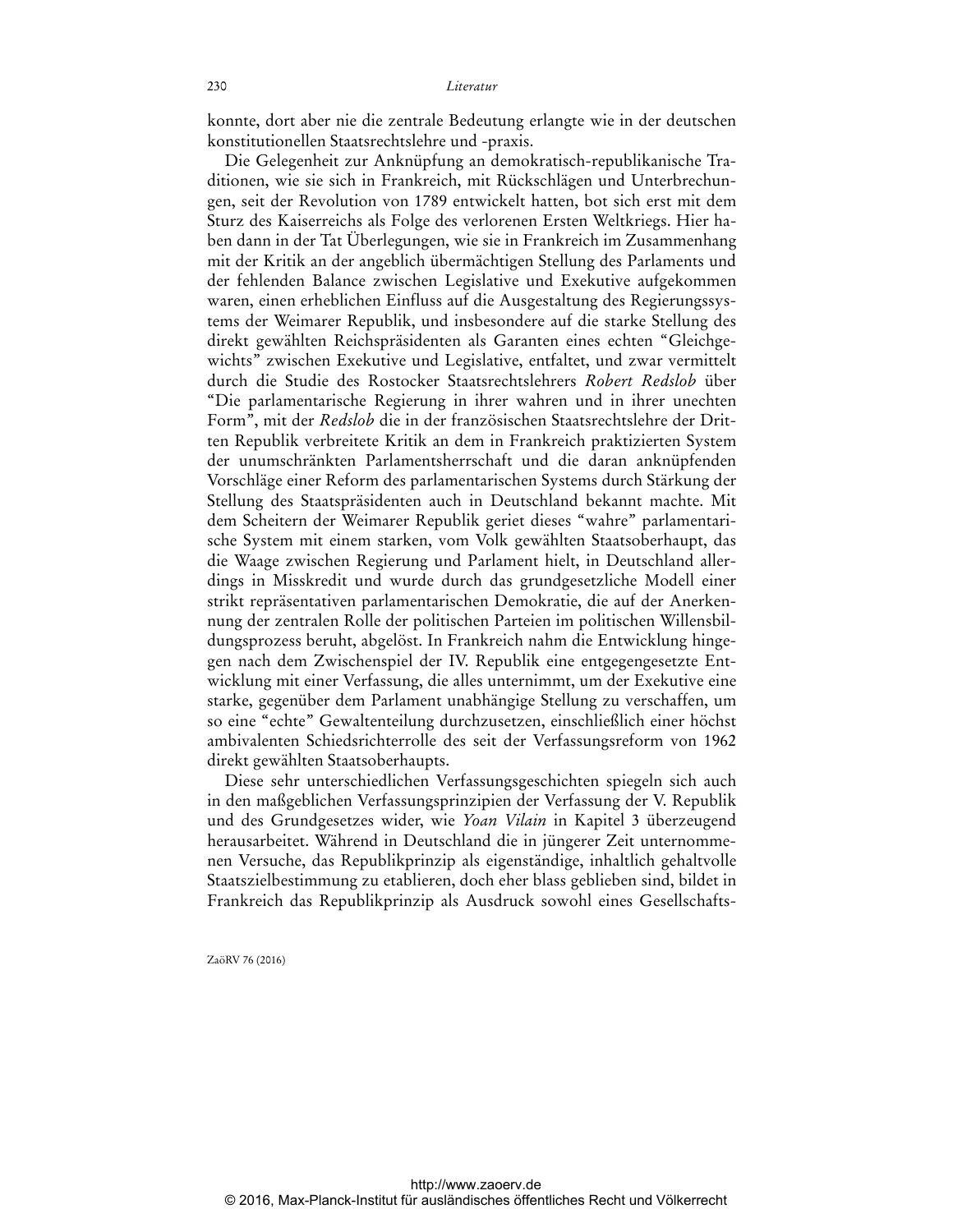modells als auch einer als universell gültig proklamierten Werteordnung einen, wenn nicht den Grundpfeiler der Verfassungsordnung, dessen Ursprünge direkt auf die Revolution von 1789 und ihre machtvolle Trias von "Liberté – Égalité – Fraternité" zurückverweisen und dessen Bedeutung nicht nur im Bewusstsein der Verfassungsjuristen und der politischen Klasse, sondern aller Franzosen weit über seinen rechtlichen Kerngehalt – das Verbot der Wiedereinführung einer monarchischen Staatsordnung – hinausweist. Umgekehrt hinkt die Entfaltung des Rechtsstaatsprinzips in Frankreich der deutschen Entwicklung weit hinterher. Während es in Deutschland an zentraler Stelle im Grundgesetz verankert und von der Verfassungsgerichtsbarkeit auch unter Rückgriff auf eine reiche Rechtsstaatstradition von Anfang an mit Leben erfüllt worden ist, ist der Rechtsstaatsbegriff in Frankreich lediglich ein Kind der Verfassungslehre, das weder im Verfassungstext noch in der Rechtsprechung des Conseil constitutionnel eigenständige Konturen gewonnen hat.

Anders sieht es hingegen mit den Verfassungsprinzipien der Laizität (Frankreich) und der Bundesstaatlichkeit (Deutschland) aus. Während beide Verfassungsprinzipien in der jeweils anderen Verfassungsordnung keine direkte Entsprechung finden, sind in der Verfassungspraxis durchaus Annäherungstendenzen zu konstatieren. Im rechtsdogmatischen – im Unterschied zum politischen – Diskurs bedeutet Laizität im Sinne von Artikel 1 der französischen Verfassung nicht viel mehr als das Gebot der religiösweltanschaulichen Neutralität des Staates und ist damit von dem sich aus den grundgesetzlichen Bestimmungen zur Religions- und Weltanschauungsfreiheit und dem Verbot einer Staatskirche ergebenden Neutralitätsund Toleranzgebot des Staates jedenfalls nicht fundamental verschieden. Wenn auch das Prinzip der Bundesstaatlichkeit im Grundgesetz mit dem Grundsatz der Unteilbarkeit der Republik in Artikel 1 der französischen Verfassung auf den ersten Blick denkbar stark kontrastiert, weist doch die Ausgestaltung dieser Prinzipien durch die Verfassung und die Verfassungspraxis mit der Entwicklung zum unitarischen Bundesstaat in Deutschland und der Verankerung des Dezentralisierungsprinzips in der französischen Verfassung, die in der Praxis bis zur Einräumung konkurrierender Gesetzgebungskompetenzen an Regionalparlamente in Überseegebieten (Neu-Kaledonien) vorangetrieben worden ist, durchaus Elemente der Konvergenz auf.

Mit Blick auf die horizontale Gewaltenteilung stechen demgegenüber die Unterschiede zwischen französischem und deutschem Verfassungsrecht nach wie vor stärker ins Auge als die Gemeinsamkeiten. Zwar verfolgen sowohl das Grundgesetz als auch die Verfassung der V. Republik nach den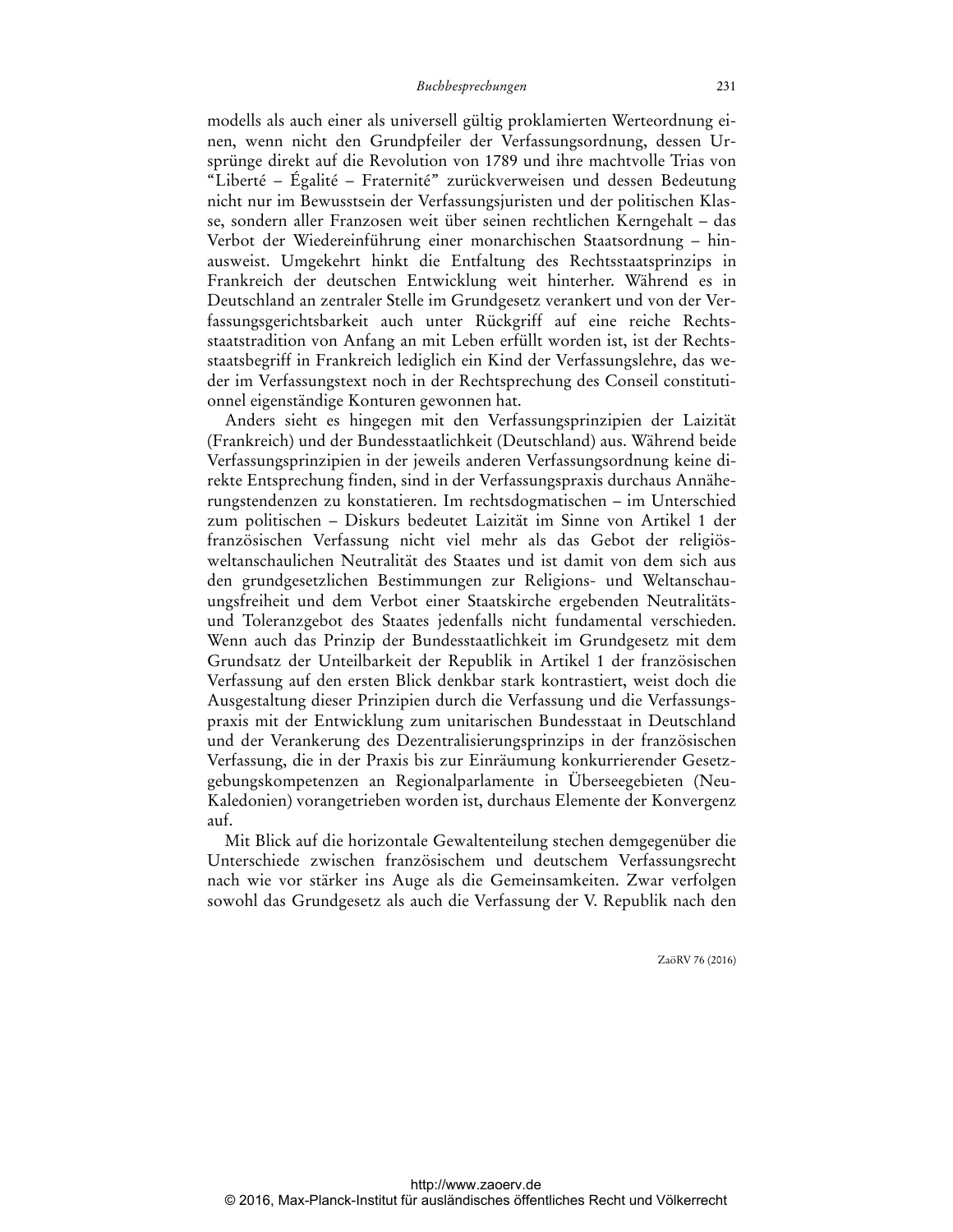Erfahrungen der Vorkriegszeit das Ziel, die Bildung stabiler und handlungsfähiger Regierungen zu ermöglichen, sie bedienen sich allerdings sehr unterschiedlicher Instrumente zur Erreichung dieses Ziels. In Frankreich verfügt die Regierung über eine eigene demokratische Legitimation, die ihr durch den direkt vom Volk gewählten Staatspräsidenten vermittelt wird, der nach der Verfassung allein für die Ernennung des Regierungschefs zuständig ist, ohne das Parlament konsultieren zu müssen. Darüber hinaus verfügt die Regierung über weitreichende Disziplinierungsmittel, um ihre Gesetzgebungsvorhaben im Parlament durchzusetzen. Dazu gehören eine weitgehende Kontrolle über die parlamentarische Tagesordnung ebenso wie die Befugnis, die Abstimmung über unerwünschte parlamentarische Änderungsanträge zu den Gesetzentwürfen der Regierung zu unterbinden. Die Möglichkeiten des Parlaments zur Regierungskontrolle sind stark eingeschränkt, der Sturz der Regierung durch ein Misstrauensvotum nur unter engen Voraussetzungen möglich. Eine umfassende Kontrolle des Conseil constitutionnel über die Ausübung der parlamentarischen Geschäftsordnungsautonomie stellt sicher, dass sich das Parlament in der parlamentarischen Praxis nicht über die strikten verfassungsrechtlichen Vorgaben hinweggesetzt. Zwar ist das starre Korsett, in das die Verfassung das Parlament bei der Ausübung seiner Gesetzgebungs- und Kontrollbefugnisse einschnürt, in den letzten Jahrzehnten etwas gelockert worden, so durch die Verlängerung der parlamentarischen Sitzungsperiode und die Lockerung der Regierungskontrolle über die parlamentarische Tagesordnung. Andere Reformen haben die Unterordnung des Parlaments unter die Exekutive aber verfestigt, insbesondere die Synchronisierung der Wahlperioden von Staatspräsident und Nationalversammlung, gekoppelt mit der einfachgesetzlichen Bestimmung, dass die Präsidentschaftswahlen jeweils vor den Parlamentswahlen stattfinden. Damit ist der Hyperpräsidentialismus, wie er sich in Frankreich seit *de Gaulle* entwickelt hat, auf eine stabilere Grundlage gestellt worden. Phasen der Kohabitation wie in der Vergangenheit, in denen der Staatspräsident mit einer Nationalversammlung leben musste, in der die Opposition die Mehrheit und den Regierungschef stellte und der Präsident weitgehend auf die Rolle eines repräsentativen Staatsoberhaupts beschränkt war, sind damit weitgehend ausgeschlossen.

Im Unterschied hierzu hat das Grundgesetz ein strikt repräsentatives demokratisches System errichtet, in dem der Bundestag das einzige unmittelbar durch das Volk gewählte demokratische Organ darstellt. Es richtet sein Hauptaugenmerk auf die Herausbildung stabiler und arbeitsfähiger Mehrheiten im Parlament selbst, die durch qualifizierte Anforderungen an die für Wahl und Abwahl der Regierungschefin erforderlichen Mehrheiten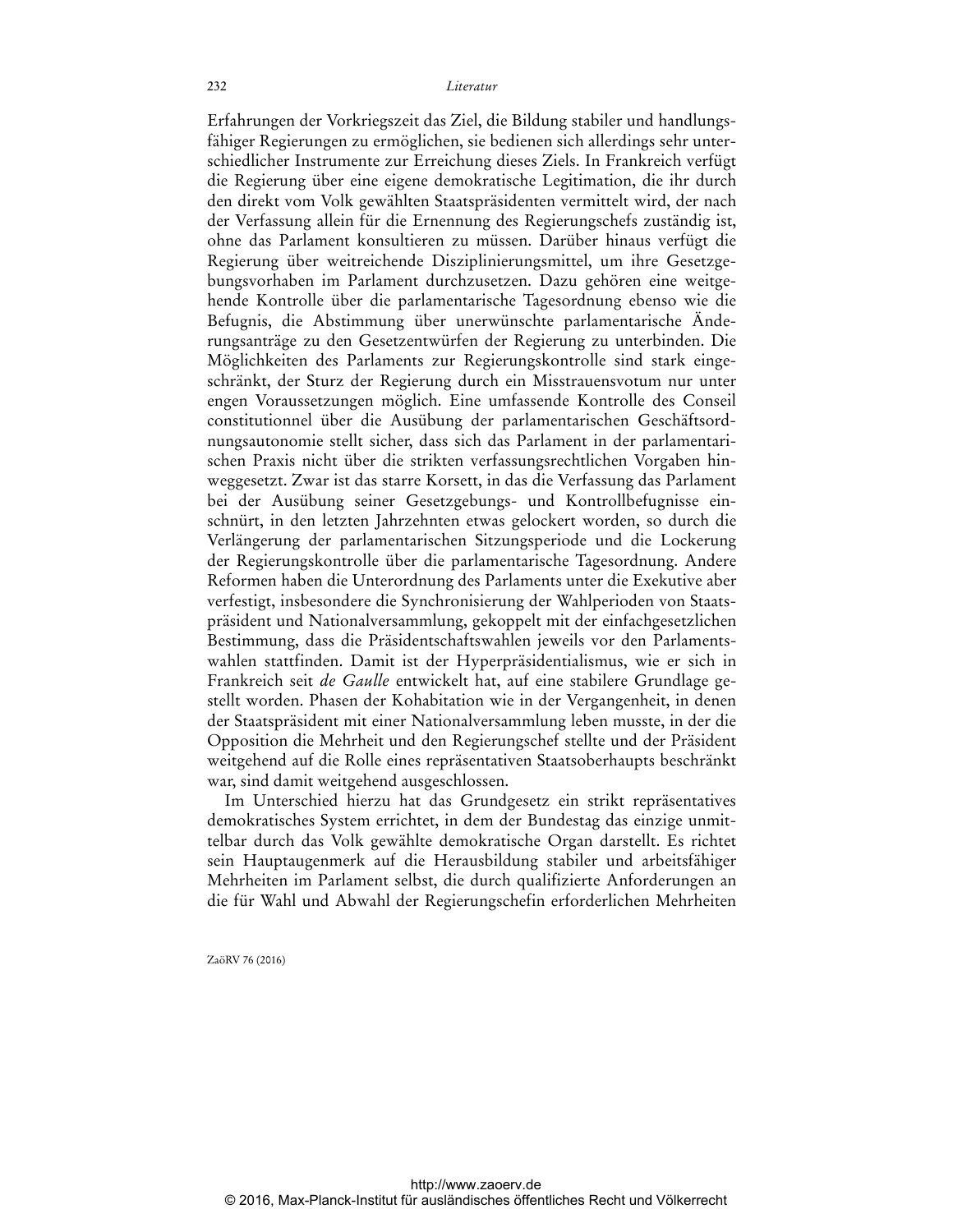ebenso wie durch die Anerkennung der Rolle der politischen Parteien und – auf einfachgesetzlicher Ebene – durch die Verankerung von Sperrklauseln im Wahlrecht gefördert werden. Dem Grundgesetz ist es durch diese Reformen und die Beschränkung des Bundespräsidenten auf die Rolle eines zeremoniellen, indirekt gewählten Staatsoberhaupts gelungen, das dysfunktionale parlamentarische Regierungssystem der Weimarer Republik durch ein funktionierendes parlamentarisches System zu ersetzen, während unter der Verfassung der V. Republik die Implementierung einer strikten Gewaltenteilung zwischen Exekutive und Legislative im Ergebnis zur Ablösung des parlamentarischen Systems durch eine Spielart des Präsidialsystems geführt hat, die nicht ohne Grund als "Hyperpräsidentialismus" bezeichnet worden ist.

Ein entscheidendes Element dieser Reform war die Beschränkung der Gesetzgebungsbefugnisse des französischen Parlaments. Wie *Marsch* in Kapitel 5 zeigt, war die Aufteilung der Rechtsetzungskompetenzen zwischen Parlament und Exekutive mit der Beschränkung des Parlaments auf die in Artikel 34 der Verfassung aufgezählten Materien und der Anerkennung eines autonomen Verordnungsrechts der Exekutive in den dort oder in anderen verfassungsrechtlichen Bestimmungen nicht ausdrücklich dem Parlament zugewiesenen Bereichen eine der zentralen, ja revolutionären Neuerungen der Verfassung von 1958. Sie hat sich in der Praxis allerdings weniger einschneidend ausgewirkt als erwartet, weil die Regierung in der politischen Praxis zumeist über die erforderliche parlamentarische Mehrheit zur Verabschiedung der angestrebten Regelungen verfügte und deshalb von der verfassungsrechtlichen Möglichkeit, Übergriffe des Parlaments auf den Verordnungsbereich der Regierung durch Anrufung des Conseil constitutionnel zu verhindern, kaum Gebrauch gemacht, vielmehr gerne die besondere Dignität der gesetzlichen Regelungsform für die eigenen Vorhaben in Anspruch genommen hat. Der Conseil constitutionnel hat diese Praxis sanktioniert, indem er festgestellt hat, dass die Überschreitung der durch Artikel 34 gezogenen Grenzen der gesetzgeberischen Regelungskompetenzen nicht die Verfassungswidrigkeit des verabschiedeten Gesetzes begründet, solange und soweit sie nicht von der Regierung im Gesetzgebungsverfahren formell beanstandet worden ist. Er hat zudem die Kompetenztitel nach Artikel 34 weit ausgelegt und sogar Gesetze in nicht wenigen Fällen deshalb für verfassungswidrig erklärt, weil der Gesetzgeber seine Regelungskompetenzen nicht ausgeschöpft und für den zugewiesenen Bereich wesentliche Fragen nicht geregelt hatte ("incompétence négative").

Trotz dieser Entwicklung hin zu einer flexiblen Handhabung der Abgrenzung der Rechtssetzungskompetenzen von Regierung und Parlament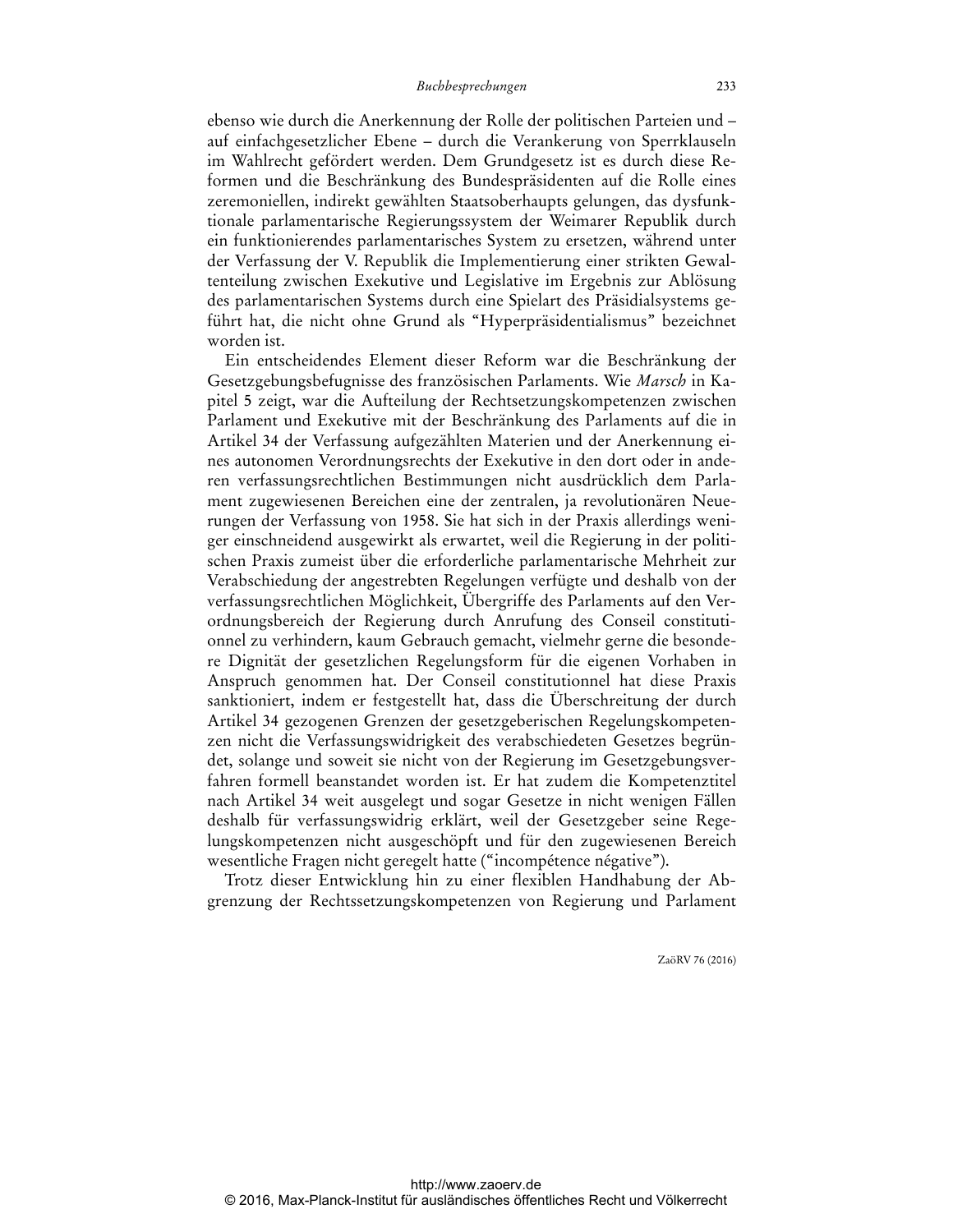sind die Unterschiede zum deutschen System nach wie vor erheblich und grundsätzlicher Natur. Das Grundgesetz kennt keine autonomen Verordnungsbefugnisse der Regierung, vielmehr darf sie Rechtsverordnungen stets nur aufgrund einer hinreichend bestimmten gesetzlichen Verordnungsermächtigung erlassen (Artikel 80). Der parlamentarische Gesetzgeber darf hingegen grundsätzlich alles regeln. Mag dies auch im konkreten Fall wenig zweckmäßig sein, so wirft es doch keine (verfassungs-) rechtlichen Probleme auf. Aufgrund eines extensiv ausgelegten Gesetzesvorbehalts muss das Parlament sogar viele Regelungen selbst treffen, insbesondere im grundrechtsrelevanten Bereich. Zwar hat die Erkenntnis, dass der parlamentarische Gesetzgeber die vielfältigen Regelungsbedürfnisse einer hochentwickelten post-industriellen Gesellschaft nur mehr eingeschränkt zu befriedigen vermag, in der Lehre Kritik an der tradierten Sichtweise von der strikten Unterordnung der Verordnung unter das Parlamentsgesetz hervorgerufen, ohne dass dies jedoch zu einer entsprechenden Reform des Verfassungstextes oder zu einer nennenswerten Absenkung der Anforderungen an die gesetzliche Verordnungsermächtigung durch die verfassungsgerichtliche Praxis geführt hätte.

Nicht minder augenfällig sind die unterschiedlichen Ausgangspositionen im Bereich der Verfassungsgerichtsbarkeit. Zwar war der Aufschwung, den das Bundesverfassungsgericht seit seiner Errichtung Anfang der 50er Jahre genommen hat, in diesem Ausmaß nicht unbedingt vorhersehbar, doch hat er sich auf einer klaren und gesicherten verfassungstextlichen Grundlage vollzogen. Beim französischen Conseil constitutionnel kann man hingegen von einem veritablen Funktionswandel durch Selbstermächtigung sprechen. Erst mit der berühmten Entscheidung "Liberté d'association" von 1971, mit der er sich selbst die Befugnis zusprach, Gesetze im Rahmen der präventiven Normenkontrolle auch am Maßstab der in der Präambel in Bezug genommenen Rechteerklärungen von 1789 und in der Präambel der Verfassung von 1946 auf ihre (materielle) Verfassungsmäßigkeit hin zu überprüfen, hat der Conseil den entscheidenden Schritt von einem bloßen "Wachhund des Parlaments" zu einem echten, dem Schutz der Grundrechte verpflichteten Verfassungsgericht getan.

Dass dieser Schritt auf breite Zustimmung stieß, zeigen spätere Verfassungsreformen, welche die Funktionen des Verfassungsrats kontinuierlich ausgeweitet haben, von der Reform von 1974, welche auch Mitgliedern der politischen Opposition die Möglichkeit zur Anrufung des Verfassungsrates im Rahmen der präventiven Normenkontrolle einräumte, bis zur Einführung der "question prioritaire de constitutionnalité" durch die Verfassungsreform von 2008, die dem Conseil constitutionnel die Befugnis übertragen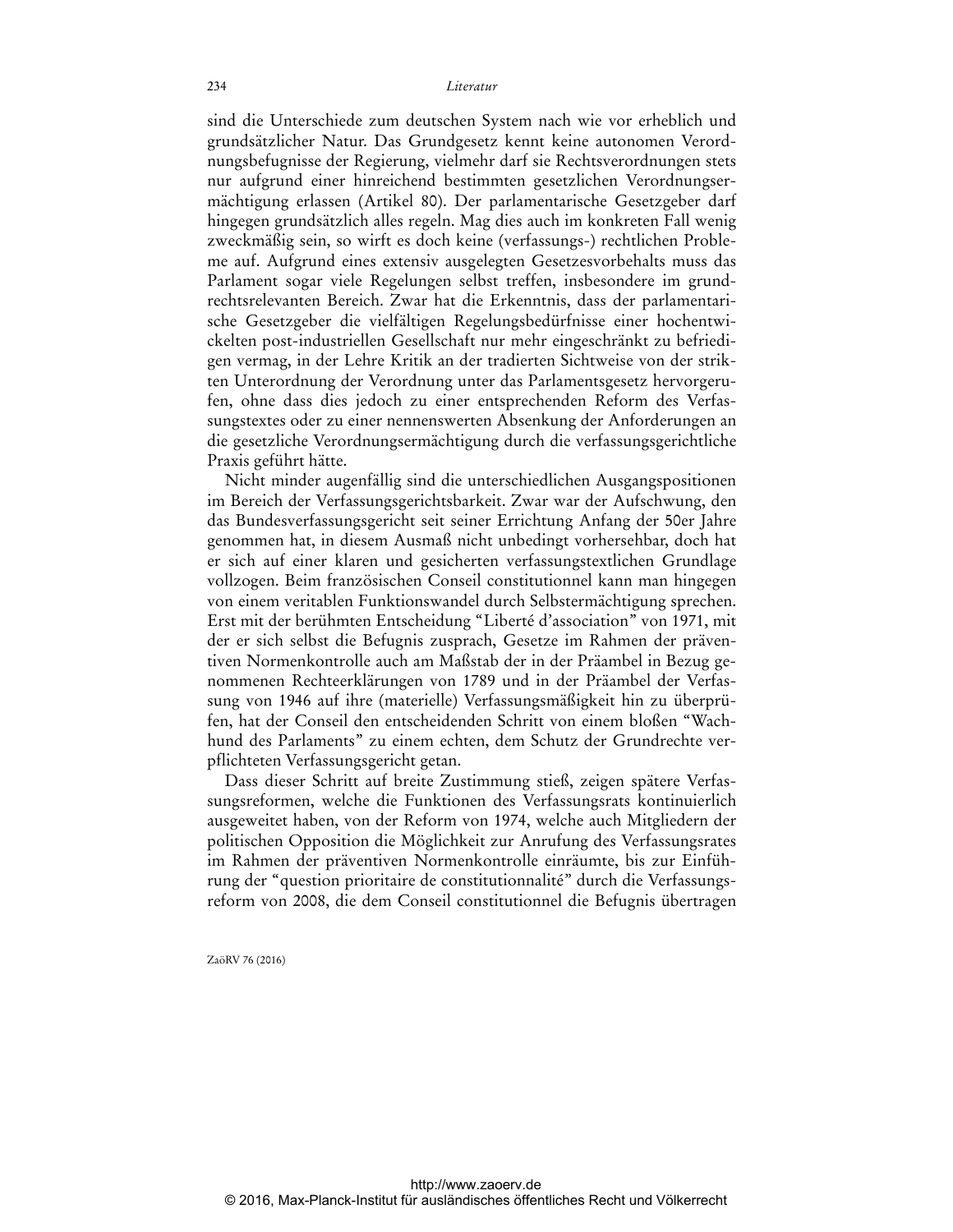hat, auf Antrag einer der Parteien in einem bei Gericht anhängigen Rechtsstreit die Vereinbarkeit von bereits in Kraft getretenen gesetzlichen Bestimmungen, auf die es für die Entscheidung des Rechtstreits ankommt, nach Prüfung und Vorlage durch die Cour de Cassation bzw. den Conseil d'État, auf ihre Vereinbarkeit mit den von der Verfassung geschützten Grundrechten zu prüfen. Allerdings bleiben erhebliche Unterschiede zwischen französischer und deutscher Verfassungsgerichtsbarkeit bestehen, sowohl hinsichtlich der Zusammensetzung der beiden Spruchkörper (die juristische Ausbildung der Mitglieder des Verfassungsrates ist nicht vorgeschrieben, die ehemaligen Staatspräsidenten haben von Verfassungs wegen einen Sitz in dem Gremium) als auch hinsichtlich ihrer Kompetenzen und dem Verhältnis zu Fachgerichtsbarkeit (so ist die Kontrolle der Vereinbarkeit französischer Gesetze mit der EMRK in Frankreich allein die Sache von Cour de Cassation und Conseil d'État, da der Conseil constitutionnel sie nicht zum "bloc de constitutionnalité" zählt).

Diese Unterschiede zeigen sich gerade auch im wichtigen Bereich des Grundrechtsschutzes. Während das Bundesverfassungsgericht auf der Grundlage seiner Kompetenz zur Entscheidung von Verfassungsbeschwerden eine ebenso extensive wie ausdifferenzierte Rechtsprechung zum Geltungsumfang, den Ausstrahlungswirkungen, der Beschränkbarkeit und den Grenzen der Beschränkbarkeit der Grundrechte des Grundgesetzes entwickelt hat, sind die von der Spruchpraxis des Conseil constitutionnel ausgehenden Impulse für die Entwicklung einer im Einzelnen ausgearbeiteten Grundrechtsdogmatik durch die Rechtslehre auch nach der Entscheidung "Liberté d'association" und der Einführung der "question prioritaire de constitutionnalité" durchaus begrenzt geblieben. Dies liegt nicht nur an den im Verhältnis zum Bundesverfassungsgericht beschränkteren Kompetenzen des Conseil (nur Normenkontrolle, keine Urteilsverfassungsbeschwerde), sondern auch an der Eigenart der französischen Rechteerklärungen einschließlich der berühmten Erklärung der Menschen- und Bürgerrechte von 1789, die weniger Rechtstexte als vielmehr politische Erklärungen sind, die sich an den Gesetzgeber richten und ihm einen weiten Spielraum bei der juristischen Umsetzung und Konkretisierung der in ihnen enthaltenen Rechte lassen.

Erhebliche Unterschiede bestehen schließlich auch im (verfassungsgerichtlichen) Umgang mit der Internationalisierung und Europäisierung der Verfassung. Dies gilt zunächst im Hinblick auf die EMRK, deren Bestimmungen das BVerfG als Interpretationsrichtlinien für die Auslegung der Grundrechte des Grundgesetzes heranzieht und deren Anwendung durch die Fachgerichte es im Rahmen des Rechts auf den gesetzlichen Richter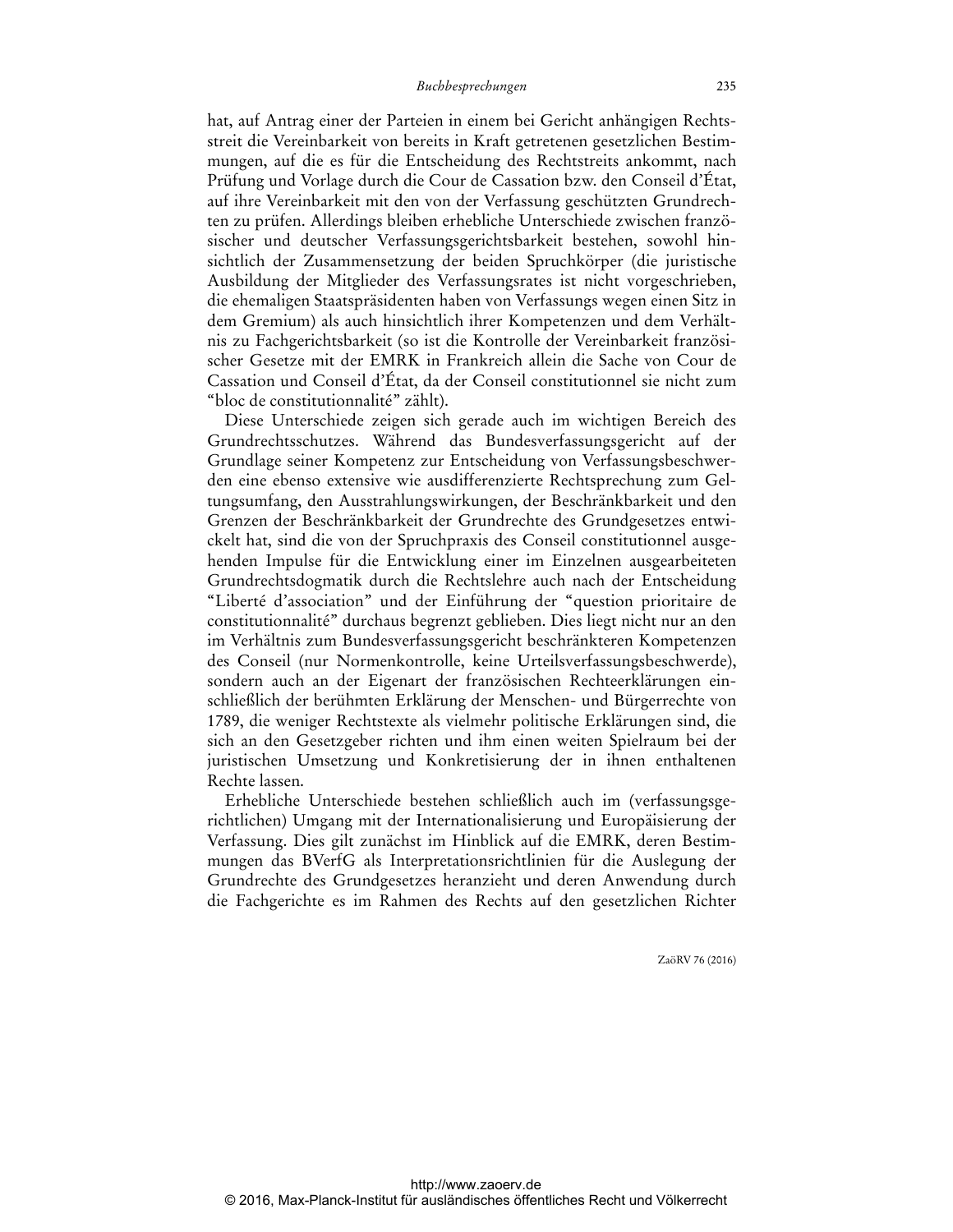überprüft, während der Conseil constitutionnel das Feld der Überprüfung nationaler Gesetze am Maßstab der Konvention vollständig den Fachgerichten überlässt. Unterschiedlich ist auch die Herangehensweise an die Weiterentwicklung der europäischen Integration, die in Deutschland auf der Grundlage einer allgemeinen, dynamischen Integrationsermächtigung erfolgt, in Frankreich hingegen angesichts des Fehlens einer solchen Klausel vom Conseil constitutionnel von Fall zu Fall an den Erfordernissen der Verfassung gemessen wird. Aber auch wenn der Conseil im Einzelfall zu dem Ergebnis gelangt, dass die Reform der Gründungsverträge die "conditions essentielles de l'exercice de la souveraineté nationale" berührt, sind die daraus resultierenden Integrationshindernisse letztlich doch immer durch eine Anpassung der Verfassung im Wege der Verfassungsänderung überwindbar, sofern nur der entsprechende politische Wille vorhanden ist. Artikel 89 Abs. 4, der die republikanische Staatsform für unantastbar erklärt, hat der Conseil constitutionnel explizit für nicht justiziabel erklärt. In Deutschland hingegen hat das BVerfG in den Maastricht- und Lissabon-Entscheidungen aus dem Demokratieprinzip und der "Ewigkeitsklausel" des Artikels 79 Abs. 3 äußerste Grenzen der Integration abgeleitet, die nur durch die Entscheidung des Staatsvolkes über die Annahme einer neuen Verfassung überwunden werden könnten und damit dem unmittelbaren Zugriff der politischen Funktionsträger entzogen sind. Hinsichtlich des Verhältnisses von nationalem (Verfassungs-) Recht zu Unionsrecht ist hingegen in beiden Verfassungsordnungen eine Skepsis gegenüber einer unbedingten Anerkennung des Vorrangs des Unionsrechts zu konstatieren, die jedoch aufgrund der sehr unterschiedlichen prozessualen Rahmenbedingen in jeweils spezifisch nationaler Weise operationalisiert wird.

Der von *Marsch/Vilain/Wendel* vorgelegte Rechtsvergleich fördert neben Konvergenzen und Gemeinsamkeiten somit auch eine Reihe bedeutsamer, zum Teil grundsätzlicher Unterschiede zwischen deutschem und französischem Verfassungsrecht zu Tage. Eher erstaunlich ist, wie wenig sich diese Unterschiede unter den Bedingungen der europäischen Integration, die ja auch und vor allem rechtliche Integration ist, abgeschliffen haben. Die prägende Wirkung unterschiedlicher nationaler Kontexte und Problemstellungen erweist sich am deutsch-französischen Beispiel in eindrucksvoller Weise. In vielerlei Hinsicht sind die Wege seit 1958 sogar weiter auseinander gegangen als in der unmittelbaren Nachkriegszeit, als die französische Verfassung von 1946 und das deutsche Grundgesetz von 1949 viele Gemeinsamkeiten aufwiesen. Diese Unterschiede in den Verfassungskonzeptionen, aber auch die Konvergenzen in der Verfassungspraxis so klar und überzeugend herausgearbeitet zu haben, ist das große Verdienst des Buchs von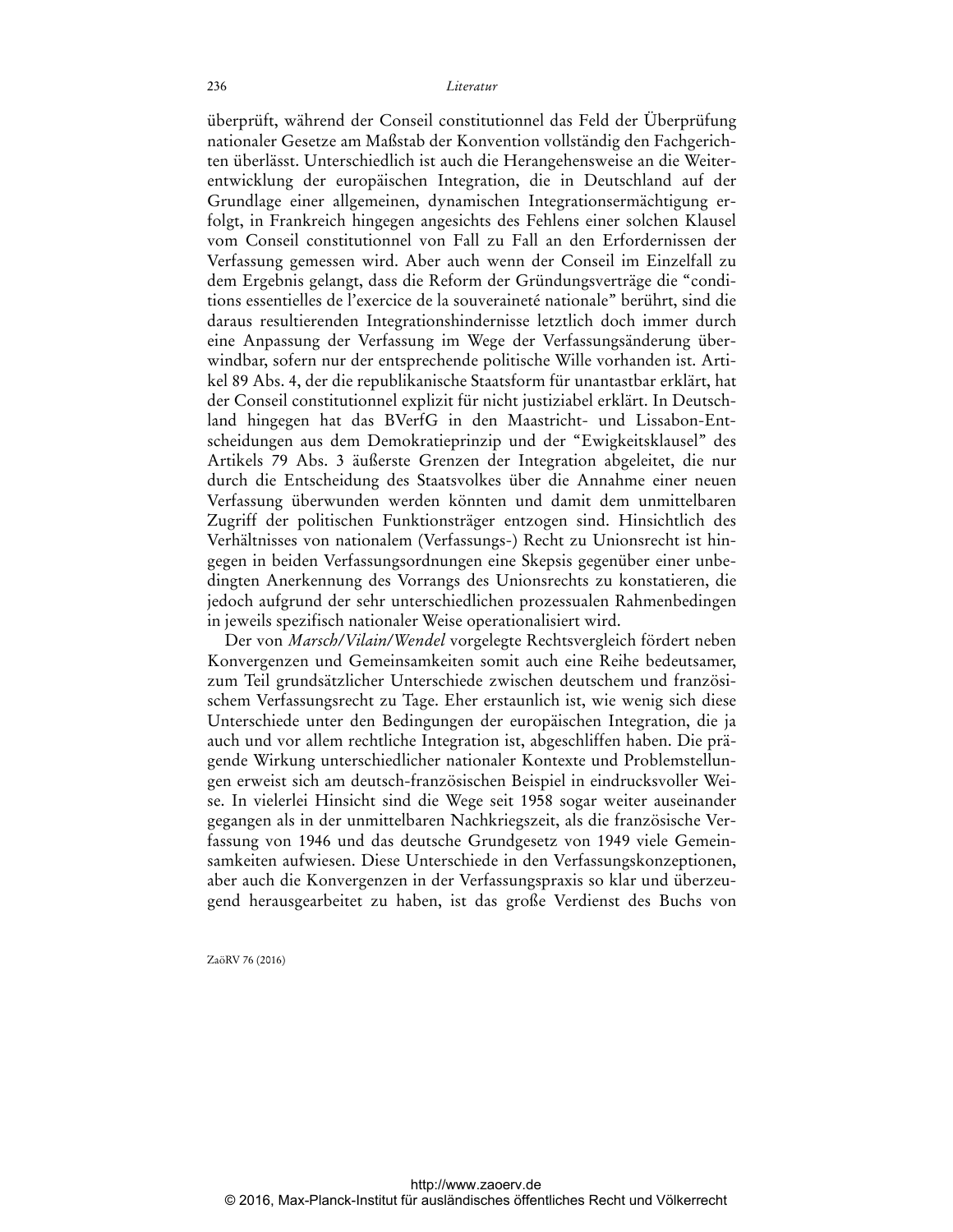*Marsch/Vilain/Wendel*. Ihm ist deshalb ein möglichst breiter Leserkreis zu wünschen. Es wäre darüber hinaus erwägenswert, der deutschen Ausgabe möglichst bald eine Übersetzung ins Französische, mit entsprechender Erweiterung der Ausführungen zum deutschen Verfassungsrecht, folgen zu lassen, um auch den französischsprachigen Lesern den reflektierten Umgang mit beiden Verfassungsrechtsordnungen zu ermöglichen, der durch die deutschsprachige Ausgabe so gekonnt vorangetrieben wird.

*Rainer Grote*, Heidelberg

*Morss, John R.***: International Law as the Law of Collectives. Toward a Law of People.** Surrey, Burlington: Ashgate, 2013. ISBN 978-1-4094-4647- 7. ix, 158 S. £ 95,-

The central problem which *John R. Morss'* work "International Law as the Law of Collectives" addresses is that unfortunate fact that discourse of international law nowadays persists in adopting the singular voice – "the" people, "the" state, "the" international community. *Morss* argues that this is at odds with what we can observe: International law is, according to him, patently concerned "with people *en masse*, with populations distributed across geographical territories and between states, across affiliations and between affinities". International law, as *Morss* concludes, is surely a law of collectives. Notwithstanding their undoubted rhetorical impact, such unitary conceptual referents as "the people" and "the state" serve at best as proxies for different kinds of collective. At worst they veil such collectives. The notion of "people" is undetermined and "peoplehood" is defined with hindsight when an independent state has already been recognised. *Morss'*  central point he want to make is that all law is about people in the plural and is in some sense made by the people in the plural.

Legal systems have often constituted themselves in the name of "the" people, a local society or community with some notional boundaries, usually geographic but possibly ethnic. Expressed in this way, the law of nations is straightforwardly the law of peoples: the law of the plurality of these tribal jurisdictions. In his "The Law of Peoples", *John Rawls* considers international law as a framework of regulation of discrete national entities. *Morss* rejects this view and argues that "The Law of Peoples" is a distraction at best from the project of articulating a politically and philosophically sophisticated account of international law.

International law should then, according to *Morss*, not be thought of as law of peoples, nor law of nations, nor law of states. Neither should it be thought of as law of individuals. "Law of people" is intended to connote law of people in collectives or international law of collectives – states, na-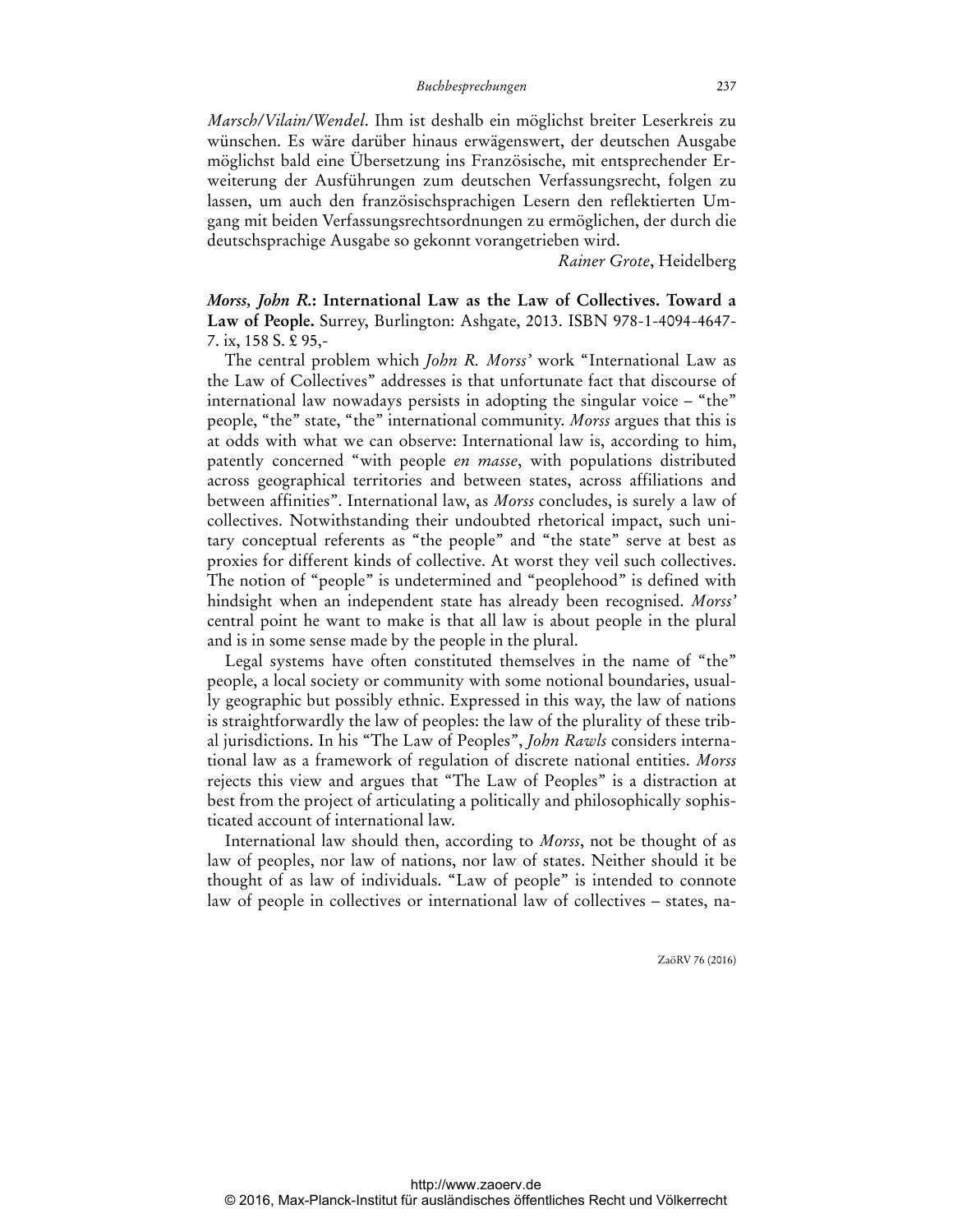tions, empires, peoples, non-state actors, non-governmental organisations, international institutions are collectives or collective entities. *Morss* states that the state-as-person analogy connects up with the larger trope of the developmental conceptualization of change in the human and in the natural world.

With his work, *Morss* aims to address a matter of the ontology of the discipline: What kind of entity is it about? What is the ontology of international law? States and individual persons, according to *Morss*, do not exhaust the ontology of international law. There are other ways of imagining and describing the processes that demand our attention on the world stage and that seem to call for legal expression if not regulation. For however distinct states and individual persons might be, as objects of theoretical scrutiny, they share singularity: A state is an "it" and so is a person. *Morss'* argument is that international law is about pluralities: it is about "we", "they", "them". It seems to *Morss* that attention to the collective dimension of international law is needed if the discipline is to make the contribution that it should to larger debates over cosmopolitan and global justice, for example, as well as to immediate problems arising in conflict zones or in regions threatened by environmental hazard. What *Morss* suggests is that when international law talks about states it is actually talking about kinds of collective. He rejects the state-centred view of the Westphalian system – international law is conventionally thought of as a series of agreed obligations between a plurality of fundamentally independent polities scattered around our globe. Further, when international law talks about individual human persons and their needs, international law is also, as it turns out, talking about collectives. All human rights, as *Morss* argues, are collective rights.

*Morss* proposes that states are dealt with in international law as if they are kinds of individual. Much of international law is routinely treated as constituted by the interactions between such individuals. States are the predominant variety of "subject of international law". What is understood as the collective dimension of states acting together. To the extent this perspective on an international community of states emphasises collaboration and complicity between states, it is helpful. But to the extent the analysis is based on a notion of atomic entities in interaction, it is not only partial but deeply erroneous.

The author acknowledges that there is a historical trend away from abstract constructs such as the state and toward the solid ground of individual needs and individual liabilities. In addition to that, he observes an immense growth of a global human rights consciousness. Collective rights play an important part in this story, but the major objective of this movement has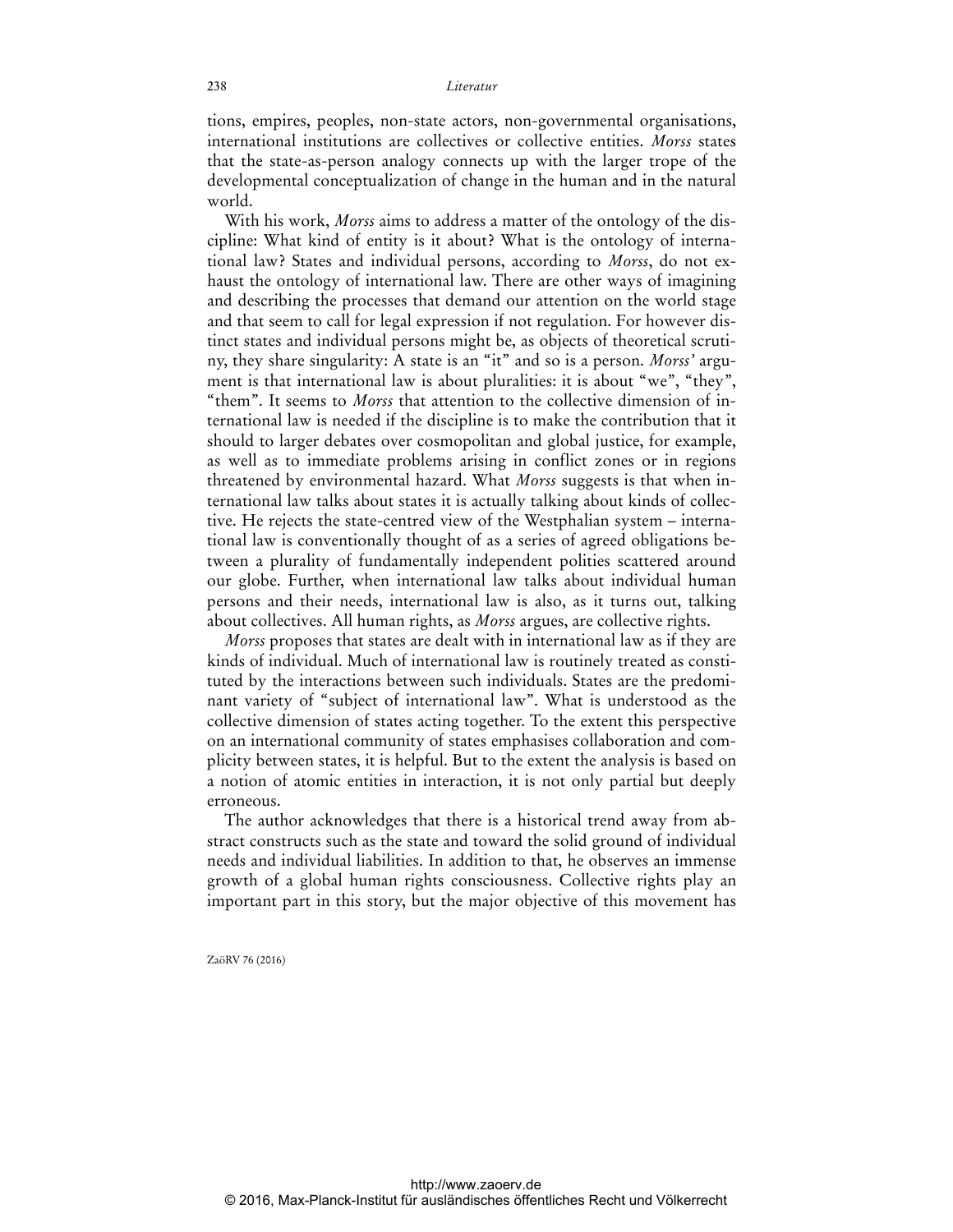undoubtedly been to define and to celebrate rights possessed by individuals as individuals. The thinking behind this is derived from what might be broadly termed liberal theories of politics, which emphasise liberty and autonomy at the expense of more collective or communitarian parameters.

Peremptory international norms (*jus cogens* norms) are to be understood in terms of fiduciary responsibilities of states toward their nationals, with such responsibilities largely couched in terms of the needs and rights of natural persons. Here, *Morss* refers to *Immanuel Kant* who proclaimed that international law should be thought of as focused on the needs and rights of natural persons, and evaluated in those terms; the "deontological" presuppositions such as the dignity of the individual person play a central role. In this context, *Morss* points at the fiduciary view of authority, of which should be thought of as applicable to all levels of societal control from states and entities with "state-like administrative powers" all the way down to the parent-child relationship. In this sense, *Morss* calls the fiduciary obligation "fractal". The objective of the book is to treat the collective as fractal: to argue that political life is collective all the way down.

As a preliminary remark, *Morss* argues that a sharp distinction between individualistic and collective orientations within political theory can itself be misleading. Communitarian arguments are intimately connected with liberal individualism. Consequently, *Morss* observes that, in international law, collectives are turned into kinds of individuals.

In Chapter 2 of the book – "From Hobbes to Rawls: Covenants, Social Contracts and the Law of Peoples" – *Morss* sketches the scene for a collectivist enquiry into international law and shows that rights and duties can be attributed to groups, not only to individual persons. It is in this Chapter that *Morss* attacks the thoughts of *Rawls*. His main critique to *Rawls'* work is that

"[w]hat Rawls does in effect […] is to treat international states as coterminous with coherent ethnic populations. It is surely done with a pragmatic purpose, in order to develop the 'originary position' argument on the world stage. It would be idle to castigate Rawls for not understanding the technical details of the international law of self-determination. He did not pretend to expertise in international law. But the problems caused by Rawls' easy sliding from states to peoples and back again are substantial. If taken seriously the model of homogenous nationality and citizenship offered would verge on the nationalist." (p. 36)

*Morss* uses Chapter 3 – "Historiography of the Present: Collectives, Colonies and the Chronicle of International Law" – to discuss the questions about how the history of international law is understood and constructed.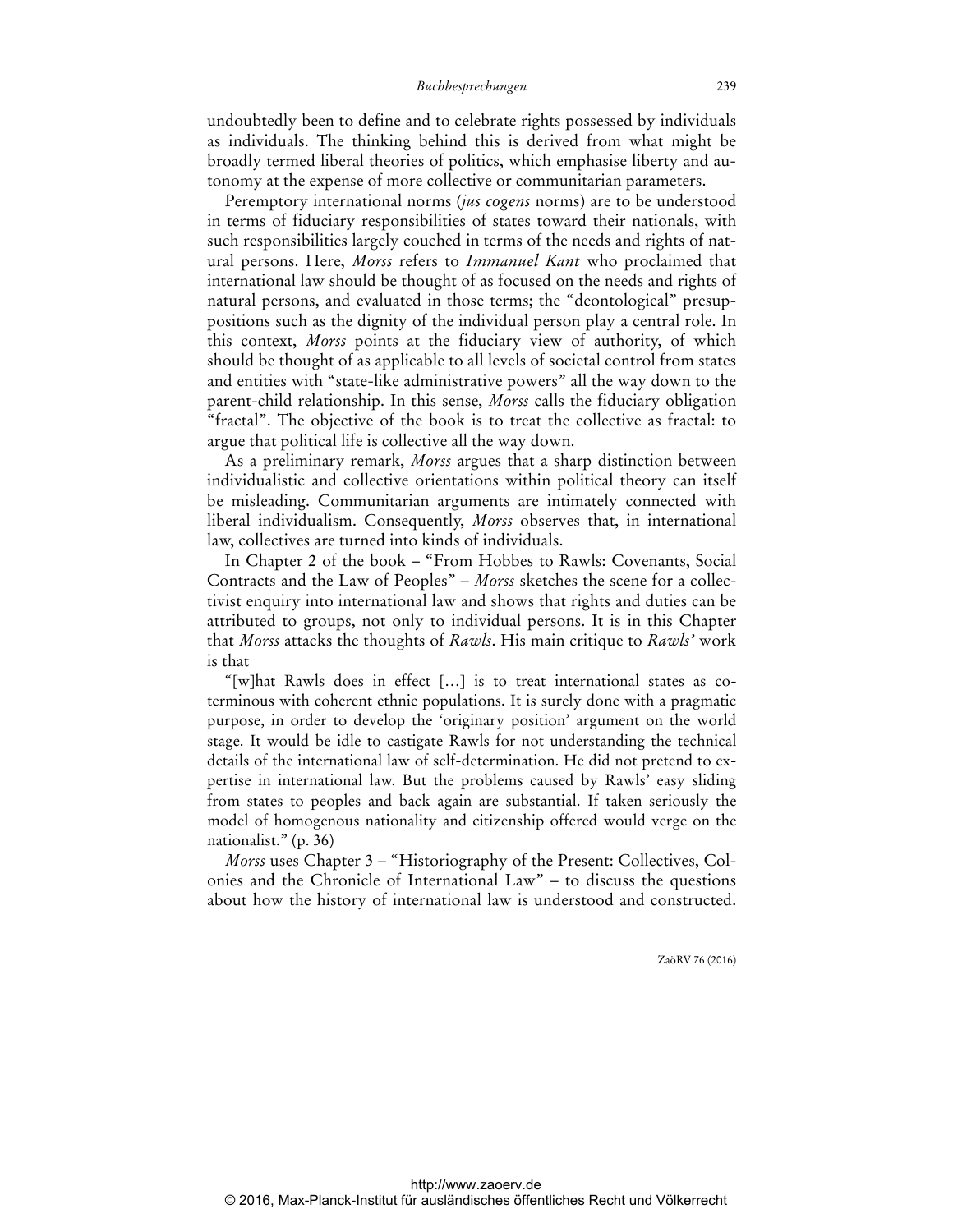One of the main claims of the book, as *Morss* explains, is that two powerful ideas have dominated thinking in international law over decades and over centuries. The first is that countries, nations or states are to be thought of as kinds of individual, in relationship with each other. The second is that international law is fundamentally about individual natural persons: about protecting them or prosecuting them. *Morss* argues that the historical trend may be defined as "characterized by the convergence and synergy of these two components, states and individual persons, as subjects of international law" (p. 40). As a preliminary remark, he reflects on how he conceives of historical enquiry, namely, "while speculative and tentative, [it] should not be proscribed" (p. 41). He gives an overview of selected aspects of the history of international law with an eye to the distinction between the individual and the collective styles of analysis. In doing this, he addresses the question whether the role of collectivities is recognised and/or overlooked. Central to this exercise, are two broad issues raised by *Morss*: the "myth" of the Westphalian settlement, and the question of the relationship between international law and colonization. The former entails the notion of the independent sovereign state as the core of international law – "[i]t glorifies a particular form of political collective". The latter issue, according to *Morss*, "attempts to deal with marginalized collectives of people, people defined to some extent as individual persons but even more so in terms of their social and cultural forms of organization, namely as 'tribal' or otherwise uncivilized" (p. 53). He comes to the conclusion that the history and historiography of international law provide evidence that the task of coming to conceptual grips with collectives remains a continuous exercise.

Contemporary debates relating to international jurisprudence are the central objects dealt with in Chapter 4 and 5. In Chapter 4 – "Grouphood, Rights and Waldron's Warning: Respecting the Collective" – a conceptual analysis of the rights of groups is provided and evaluated on the basis of *Jeremy Waldron's* ideas on group rights. *Morss* attempts to demonstrate the significance of the scheme of jural relationships developed by *Wesley Hohfeld* on applications in the context of groups rights and collective rights. He provides his readers with an examination of the notion of group rights and the articulation of the consequences of recognising rights and obligations in groups. In this context, *Morss* refers to the theory of *Matthew Kramer* and his exegesis of *Hohfeld* of the interest vs. will debate. It is argued that the will (or choice) theory of rights is peculiarly inappropriate to the group or otherwise collective context. *Morss* concludes the Chapter with the vindication that the interest approach seems to be promising. In essence, he gives a response to *Waldron's* concerns about identity politics,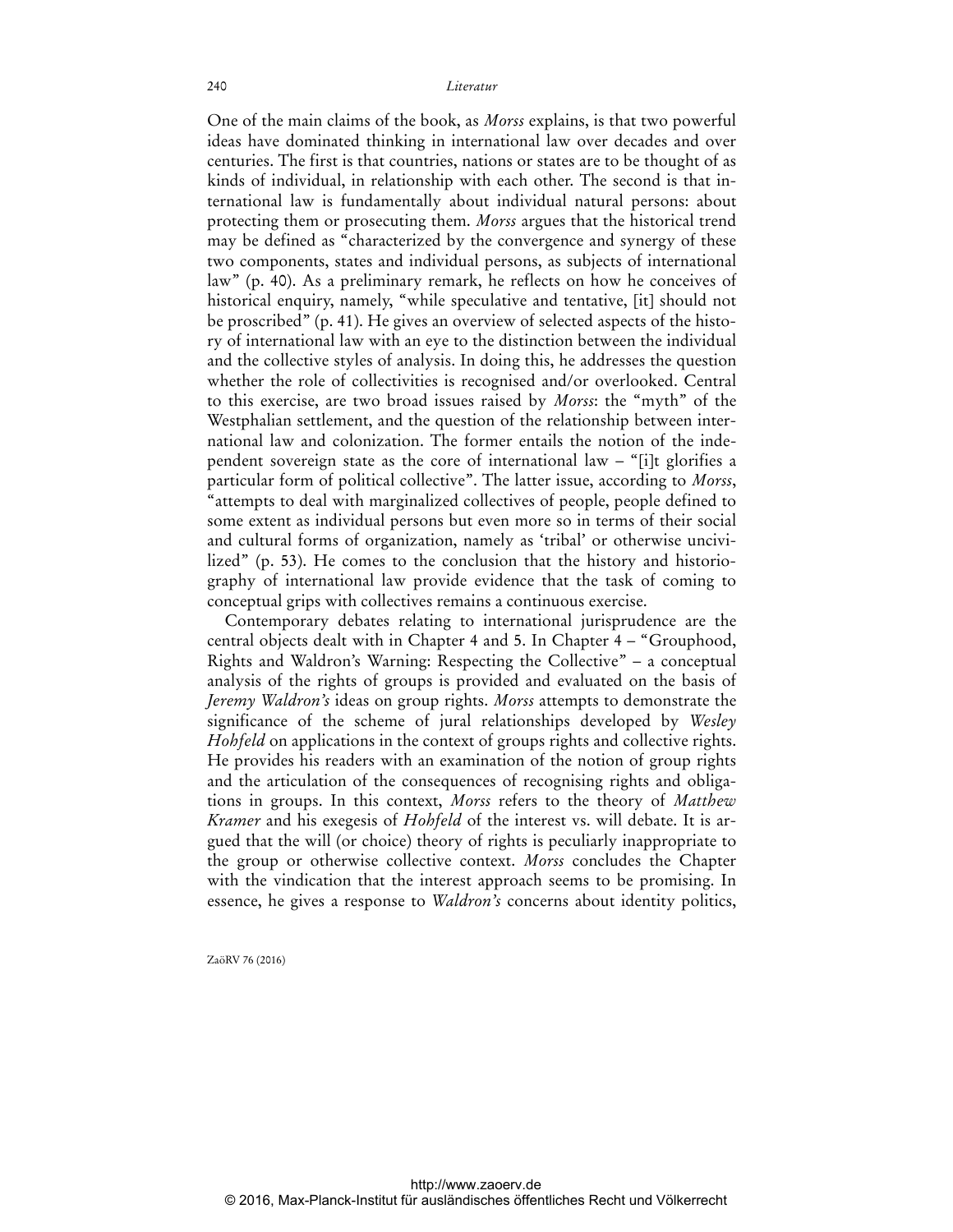which he calls a "warning about the susceptibility of properly collective accounts to be reduced to accounts of uniformity" (p. 70). In order to contribute to the overall project of the collectivist analysis of international law, according to *Morss*, while remaining aware of *Waldron's* warning, is to call upon the jurisprudential distinctions between "will" and "interest" with a view to "clarifying the conceptual underpinnings of rights and other jural relations in international law" (p. 71). In the end, this supports the consolidation of the position of collectives.

In Chapter 5 – "Statehood, Consent, Complicity: Defining the Collective" – *Morss* focuses on statehood, especially on formal and systemic aspects of statehood, including the concept of consent in relation to states. The assertion to consider the state as a kind of individual – with its connotations of will, sovereignty and autonomy – seems, as *Morss* argues, at best anachronistic. He deals with the question of state complicity and argues that the vocabulary of state complicity, as it develops, will make it possible to describe the collective conduct of states without recourse to imprecise terms such as "the international community". He theorises that states seem to be effects, rather than causes. The demarcation of states one from another, as well as their interactions one with another, are consequent to larger processes.

*Morss* discusses the issue of self-determination in Chapter 6 – "From Peoples to People? Self-determination, Identity, Territory". He asks himself whether the self-determination project within international law offers a template or other form of guidance for the larger collective project or whether it comprises the same individualistic thinking as identified elsewhere, or by other conceptual deficiencies. His answer is clear: The package of legal prescriptions, proscriptions and formulae that we label "selfdetermination" illustrates the centrality of the collective question to the discipline of international law but does not go very far toward answering it. Self-determination, in its traditional sense, has to be rethought: The "close connections to nationhood, as connoting cultural homogeneity, need to be dismantled" (p. 107). The author choose the Kosovo case to illustrate his point.

In the light of cultural and minority rights, *Morss* argues that the twin targets of state-centred and individual-centred international law might turn out to be twin straw-men, artificial enemies that have already been challenged by a third way. According to him, there are certainly contributions to the theorization of cultural rights and of minority rights that give rise to substantive challenges to both "straw-men". In Chapter 7 – "Cultures, Attachments, Minorities, Movements" – *Morss* claims that the theorization in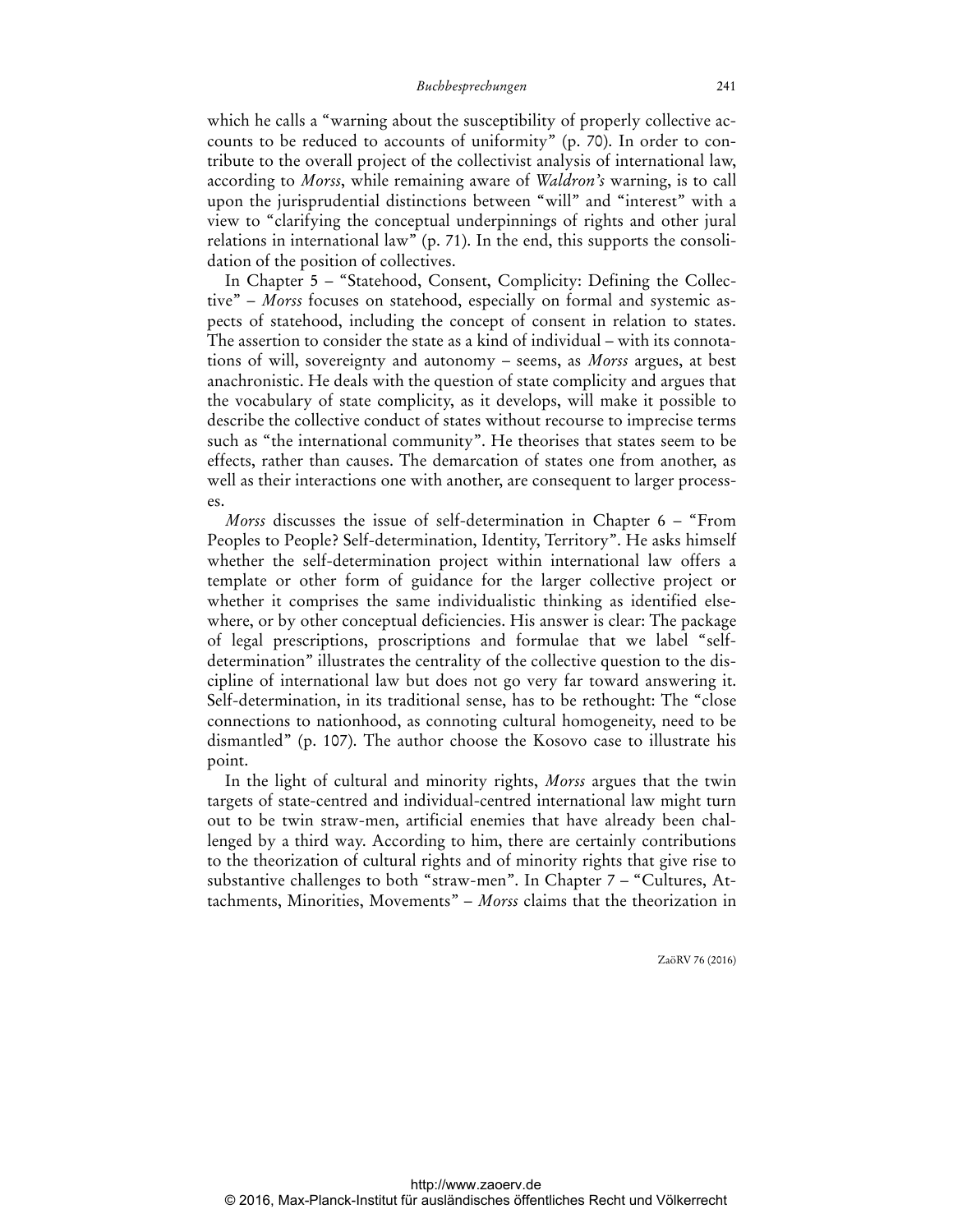these areas has been held back by the hegemony of the predominant, individualised approach of the discipline. Just like other aspects of the field of international law, our discipline's understanding of cultural rights and of the rights of minorities needs to be "collectivised", according to the author. In extension to what *Balakrishnam Rajagopal* argued in relation to the interrelationships between human rights discourse and social movements in the context of "Third World Resistance", *Morss* suggests that all human rights protections should be thought of as protection of collectives: "of communities, of pluralities, of the vulnerable" (p. 120).

Then, in Chapter 8 – "International Relations and International Law: Rethinking Statehood and Sovereignty", *Morss* includes the perspective of international relations doctrine. Here he addresses the two main claims of realism and constructivism. He is not a realist, but he also has to conclude that social constructivism at least as understood by international relations theory fails to constitute an adequate framework within which to reimagine international law: "International constitutionalism; sovereignty; statehood; governmentality: A collectives-centred approach to international law would illuminate these interrelated issues. It may be that international relations theory stands in need of this new initiative just as much as international law. International relations theory, like international law, treats of individuals" (p. 134).

In the last Chapter, Chapter 9 – "Toward a Law of People", *Morss* aims to bring the strands of argument together if only in an indicative and occasionally and aphoristic manner and tries to articulate the challenge to international law that the focus on collectives represents. Both state-centred and individual-person-centred forms of analysis of our political life are inadequate, but may offer helpful alternative formulations – including suggestions concerning cosmopolitan, communitarian or otherwise collectivist orientations. He concludes the Chapter with observing that the phenomena with which international law grapples, have been with us for a while. According to *Morss* it is time for some name-dropping.

The collectivist paradigm in international law is intended to be a contribution to the cosmopolitanism project more broadly. Identity is a key problem for cosmopolitanism because it seems to shackle the person to his or her locality. By its nature, cosmopolitanism calls into question local loyalties and local identities. The universalizing trust of the cosmopolitan project would seem to eradicate cultural differences along with political boundaries. *Morss* calls this cosmopolitanism "dethroning patriotism".

According to *Morss*, it is the task of international law to focus on people in their masses, not people as individuals, still less states or their surrogates.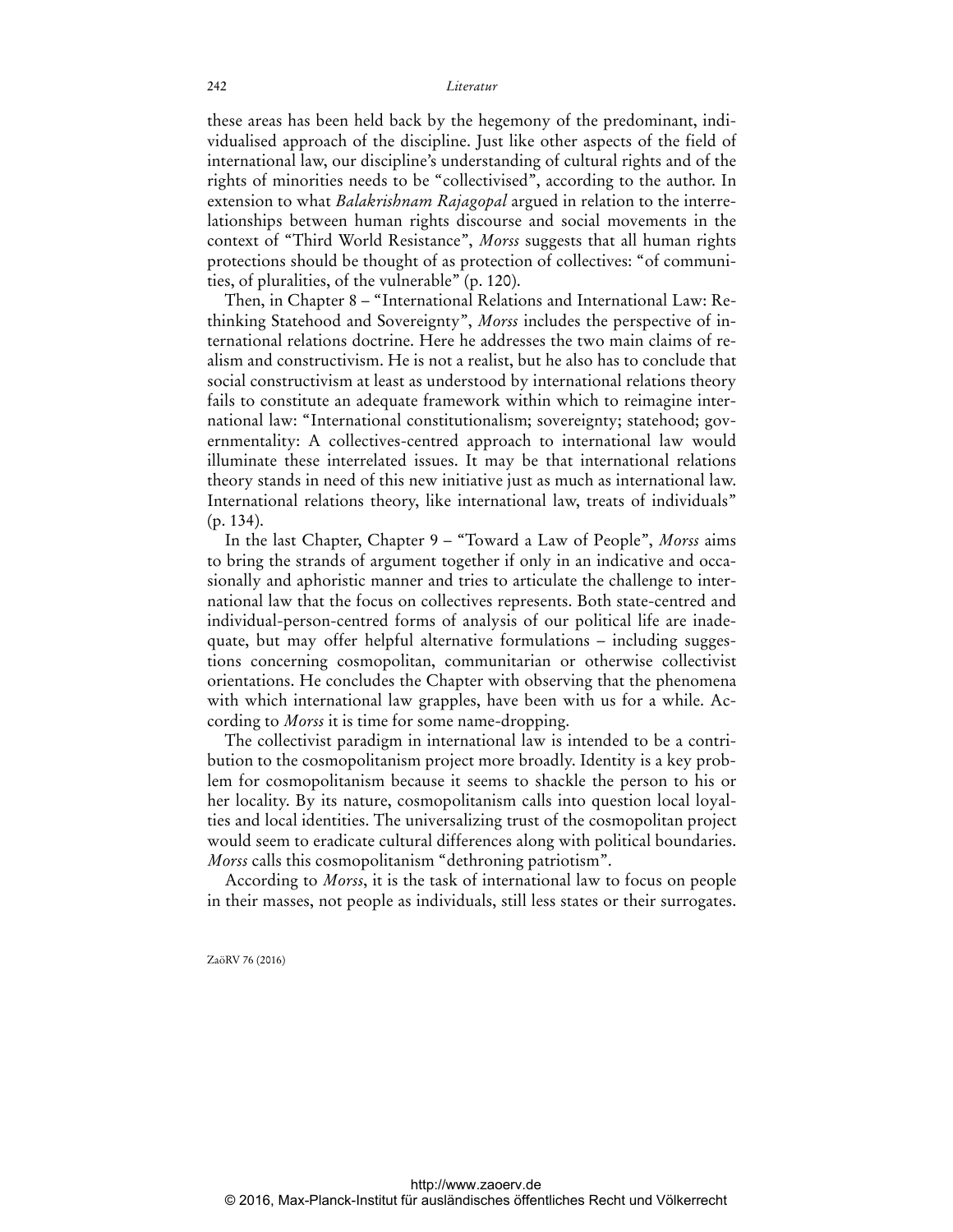International law has looked for a systemic understanding of global mass conduct the light of individuality. This book throws down a challenge to the theory of international law to take collectives seriously. A third style – instead of state- and individual centredness – is needed. If all international law is about collectives, then all legitimate human rights protections are protections of collectives. Even when individual natural persons are directly involved in international law, their involvement arises and is given meaning only by their collective affiliations or shared faith. The role played by lone natural persona, like the role played by individualistic actors such as states and peoples, is to be thought of as legal fiction. In this context, *Morss* gives the examples of international criminal justice, human rights and humanitarian law, activities of multilateral private companies and private security agencies.

The argument could equally be made that the defence of the civil rights of an individual against her or his state of nationality, under international human rights instruments and machinery, only has meaning when that "plaintiff" is thought of as a representative of a class of persons thus protected. In this, the language of will, consent and choice seem unhelpful. Rather, interests of various collectives are defended as a consequence of procedures and mechanisms that are likewise collective ones. Subsequently, the possibility of conflicting interests, and of conflicting readings of interests, is not only acknowledged but built in the descriptive framework.

By way of a last message, *Morss* argues that representation is a key question not only in a democracy, but in any polity. It brings into sharp relief the relationships between individual, collective and society. The collective approach to international law radically reframes the role of the individual.

The book is an impressive exposé of an author who is well-read and has a broad and advanced knowledge of the subject. *Morss* smoothly switches the interest fields of law, politics, sociology, theory and history. He is very well intellectually equipped to respond, reflect and refute the thoughts and arguments of knowledgeable contributors to past and present doctrines. The author claims that looking beyond the state-centred and individual-personcentred paradigms within international law is useful and necessary to get into grips with international law and its functioning within the current and future world order. *Morss* theorizes an alternative which re-conceptualizes international law as the law of collectives. The author has a very theoretical approach and does not use many examples from international legal practice. Here appears a paradox which can be found throughout the book: *Morss*, on the one hand, claims that reconceptualising international legal theory is needed because it does not reflect what is happening in practice any longer.